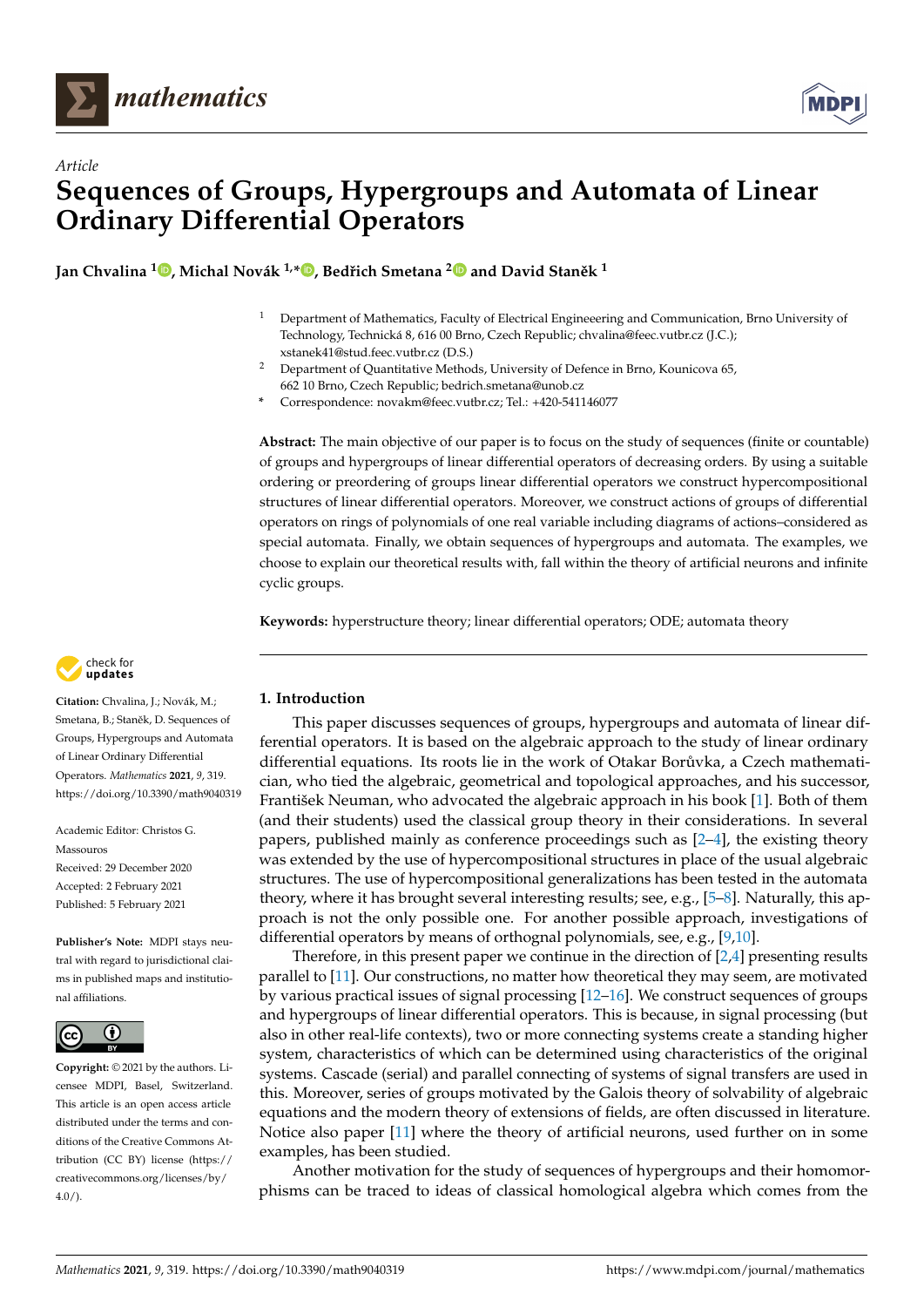algebraic description of topological spaces. A homological algebra assigns to any topological space a family of abelian groups and to any continuous mapping of topological spaces a family of group homomorphisms. This allows us to express properties of spaces and their mappings (morphisms) by means of properties of the groups or modules or their homomorphisms. Notice that a substantial part of homology theory is devoted to the study of exact short and long sequences of the above mentiones structures.

## **2. Sequences of Groups and Hypergroups: Definitions and Theorems**

## *2.1. Notation and Preliminaries*

It is crucial that one understands the notation used in this paper. Recall that we study, by means of algebra, linear ordinary differential equations. Therefore, our notation, which follows the original model of Borůvka and Neuman  $[1]$ , uses a mix of algebraic and functional notation.

First, we denote intervals by *J* and regard open intervals (bounded or unbounded). Systems of functions with continuous derivatives of order *k* on *J* are denoted by  $\mathbb{C}^k(I)$ ; for  $k = 0$  we write  $\mathbb{C}(J)$  instead of  $\mathbb{C}^0(J)$ . We treat  $\mathbb{C}^k(J)$  as a ring with respect to the usual addition and multiplication of functions. We denote by  $\delta_{ij}$  the Kronecker delta,  $i, j \in \mathbb{N}$ , i.e.,  $\delta_{ii} = \delta_{jj} = 1$  and  $\delta_{ij} = 0$ , whenever  $i \neq j$ ; by  $\delta_{ij}$  we mean  $1 - \delta_{ij}$ . Since we will be using some notions from the theory of hypercompositional structures, recall that by  $\mathcal{P}(X)$  one means the power set of *X* while  $(P)^*(X)$  means  $P(X) \setminus \emptyset$ .

We regard linear homogeneous differential equations of order  $n \geq 2$  with coefficients, which are real and continuous on *J*, and–for convenience reasons–such that  $p_0(x) > 0$  for all  $x \in I$ , i.e., equations

$$
y^{(n)}(x) + p_{n-1}(x)y^{(n-1)}(x) + \cdots + p_0(x)y(x) = 0.
$$
 (1)

By  $A_n$  we, adopting the notation of Neuman [\[1\]](#page-14-0), mean the set of all such equations.

**Example 1.** *The above notation can be explained on an example taken from* [\[17\]](#page-14-10)*, in which Neuman considers the third-order linear homogeneous differential equation*

$$
y'''(x) - \frac{q'_1(x)}{q_1(-x)}y''(x) + (q_1(x) - 1)^2y'(x) - \frac{q'_1(x)}{q_1(x)}y(x) = 0
$$

*on the open interval J* ∈ R*. One obtains this equation from the system*

$$
y'_1 = y_2 \n y'_2 = -y_1 + q_1(x)y_3 \n y'_3 = -q_1(x)y_2
$$

*Here*  $q_1 \in C^+(I)$  *satisfies the condition*  $q_1(x) \neq 0$  *on J. In the above differential equation we have*  $n = 3$ ,  $p_0(x) = -\frac{q'_1(x)}{q_1(x)}$  $q_1'(x)$ ,  $p_1(x) = (q_1(x) - 1)^2$  and  $p_2(x) = -\frac{q_1'(x)}{q_1(-x)}$  $\frac{q_1(x)}{q_1(-x)}$ . It is to be noted that *the above three equations form what is known as set of global canonical forms for the third-order equation on the interval J.*

Denote  $L_n(p_{n-1},...,p_0): \mathbb{C}^n(I) \to \mathbb{C}^n(I)$  the above linear differential operator defined by

<span id="page-1-0"></span>
$$
L_n(p_{n-1},\ldots,p_0)y(x) = y^{(n)}(x) + \sum_{k=0}^{n-1} p_k(x)y^{(k)}(x),
$$
 (2)

where  $y(x) \in \mathbb{C}^n(I)$  and  $p_0(x) > 0$  for all  $x \in I$ . Further, denote by  $\mathbb{L}\mathbb{A}_n(I)$  the set of all such operators, i.e.,

<span id="page-1-1"></span>
$$
\mathbb{L}\mathbb{A}_n(J) = \{ L(p_{n-1}, \dots, p_0) \mid p_k(x) \in \mathbb{C}(J), p_0(x) > 0 \}. \tag{3}
$$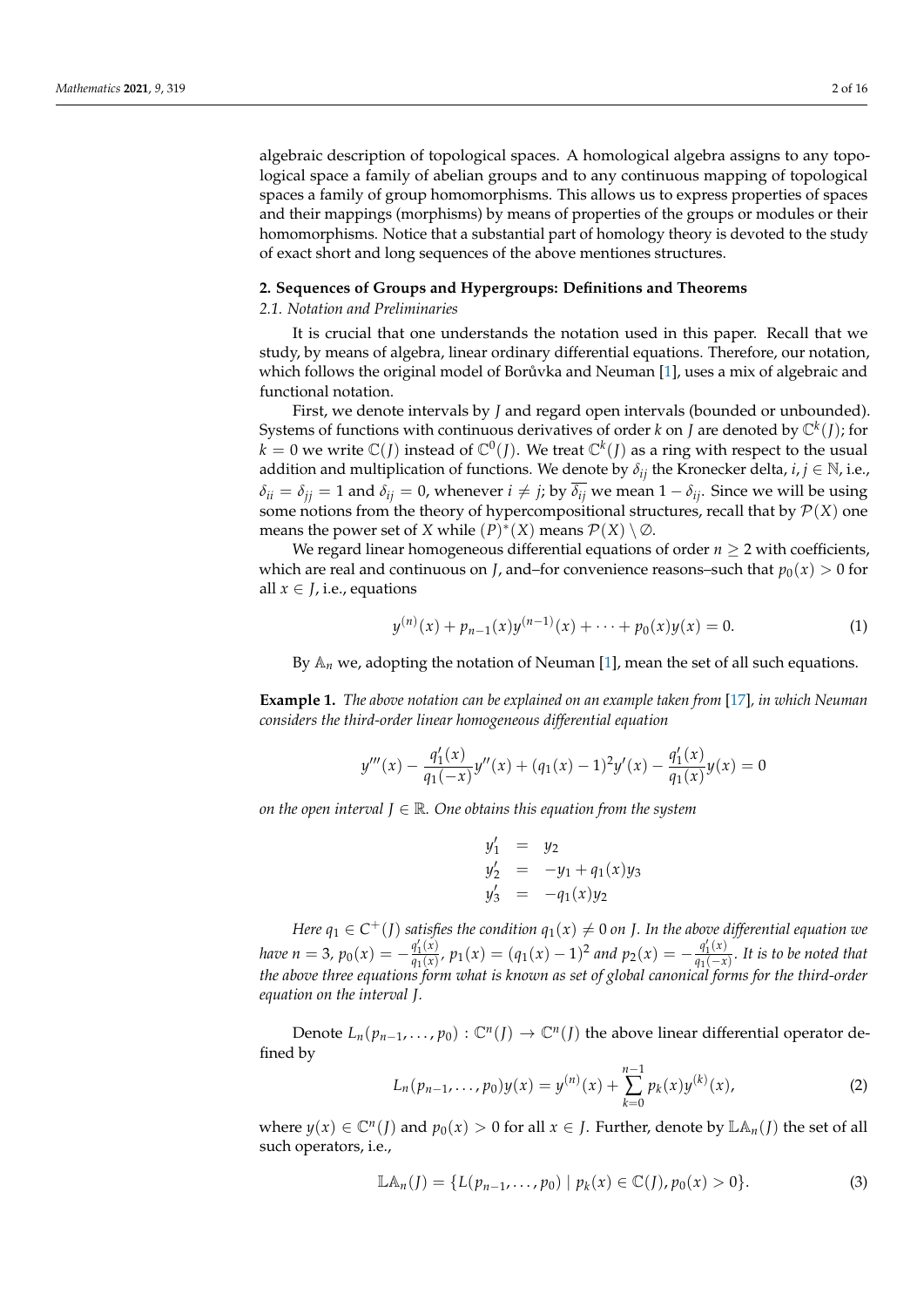By  $\mathbb{L}\mathbb{A}_n(J)_m$  we mean subsets of  $\mathbb{L}\mathbb{A}_n(J)$  such that  $p_m \in \mathbb{C}_+(J)$ , i.e., there is  $p_m(x) > 0$ for all  $x \in J$ . If we want to explicitly emphasize the variable, we write  $y(x)$ ,  $p_k(x)$ , etc. However, if there is no specific need to do this, we write  $y$ ,  $p_k$ , etc. Using vector notation  $\vec{p}(x) = (p_{n-1}(x), \ldots, p_0(x))$ , we can write

$$
L_n(\vec{p})y = y^{(n)} + \sum_{k=0}^{n-1} p_k y^{(k)}.
$$
 (4)

Writing  $L(\vec{p}) \in \mathbb{L}\mathbb{A}_n(I)$  (or  $L(\vec{p}) \in \mathbb{L}\mathbb{A}_n(I)_m$ ) is a shortcut for writing  $L_n(\vec{p})y \in \mathbb{L}\mathbb{A}_n(I)$  $(\text{or, } L_n(\vec{p})y \in \mathbb{L}\mathbb{A}_n(I)_m).$ 

On the sets of linear differential operators, i.e., on sets  $\mathbb{L}\mathbb{A}_n(J)$ , or their subsets  $\mathbb{L}\mathbb{A}_n(J)_m$ , we define some binary operations, hyperoperations or binary relations. This is possible because our considerations happen within a ring (of functions).

For an arbitrary pair of operators  $L(\vec{p})$ ,  $L(\vec{q}) \in \mathbb{L}\mathbb{A}_n(J)_m$ , where  $\vec{p} = (p_{n-1}, \ldots, p_0)$ ,  $\vec{q} = (q_{n-1}, \ldots, q_0)$ , we define an operation " $\circ_m$ " with respect to the *m*-th component by  $L(\vec{p}) \circ_m L(\vec{q}) = L(\vec{u})$ , where  $\vec{u} = (u_{n-1}, \ldots, u_0)$  and

$$
u_k(x) = p_m(x)q_k(x) + (1 - \delta_{km})p_k(x)
$$
\n(5)

for all  $k = n - 1, \ldots, 0, k \neq m$  and all  $x \in J$ . Obviously, such an operation is not commutative.

Moreover, apart from the above binary operation we can define also a relation "≤*m*" comparing the operators by their *m*-th component, putting  $L(\vec{p}) \leq_m L(\vec{q})$  whenever, for all  $x \in J$ , there is

$$
p_m(x) = q_m(x)
$$
 and at the same time  $p_k(x) \le q_k(x)$  (6)

for all  $k = n - 1, ..., 0$ . Obviously,  $(\mathbb{L}A_n(f)_m, \leq_m)$  is a partially ordered set.

At this stage, in order to simplify the notation, we write  $\mathbb{L}\mathbb{A}_n(J)$  instead of  $\mathbb{L}\mathbb{A}_n(J)_m$ because the lower index *m* is kept in the operation and relation. The following lemma is proved in [\[2\]](#page-14-1).

## <span id="page-2-0"></span>**Lemma 1.** *Triads* ( $\mathbb{L}\mathbb{A}_n(J)$ ,  $\circ_m$ ,  $\leq_m$ ) *are partially ordered (noncommutative) groups.*

Now we can use Lemma [1](#page-2-0) to construct a (noncommutative) hypergroup. In order to do this, we will need the following lemma, known as Ends lemma; for details see, e.g., [\[18–](#page-15-0)[20\]](#page-15-1). Notice that a join space is a special case of a hypergroup–in this paper we speak of hypergroups because we want to stress the parallel with groups.

<span id="page-2-3"></span>**Lemma 2.** Let  $(H, \cdot, \leq)$  be a partially ordered semigroup. Then  $(H, *)$ , where \*:  $H \times H \rightarrow H$  is *defined, for all a,*  $b \in H$  *by* 

$$
a * b = [a \cdot b] \leq \{x \in H \mid a \cdot b \leq x\},
$$

*is a semihypergroup, which is commutative if and only if "·" is commutative. Moreover, if*  $(H, \cdot)$  *is a group, then* (*H*, ∗) *is a hypergroup.*

Thus, to be more precise, defining

$$
\star_m: \mathbb{L}\mathbb{A}_n(J) \times \mathbb{L}\mathbb{A}_n(J) \to \mathcal{P}(\mathbb{L}\mathbb{A}_n(J)), \tag{7}
$$

by

<span id="page-2-1"></span>
$$
L(\vec{p}) \star_m L(\vec{q}) = \{ L(\vec{u}) \mid L(\vec{p}) \circ_m L(\vec{q}) \leq_m L(\vec{u}) \}
$$
\n(8)

for all pairs  $L(\vec{p})$ ,  $L(\vec{q}) \in L\mathbb{A}_n(I)_m$ , lets us state the following lemma.

<span id="page-2-2"></span>**Lemma 3.** *Triads*  $(\mathbb{L}\mathbb{A}_n(I), \star_m)$  *are (noncommutative) hypergroups.*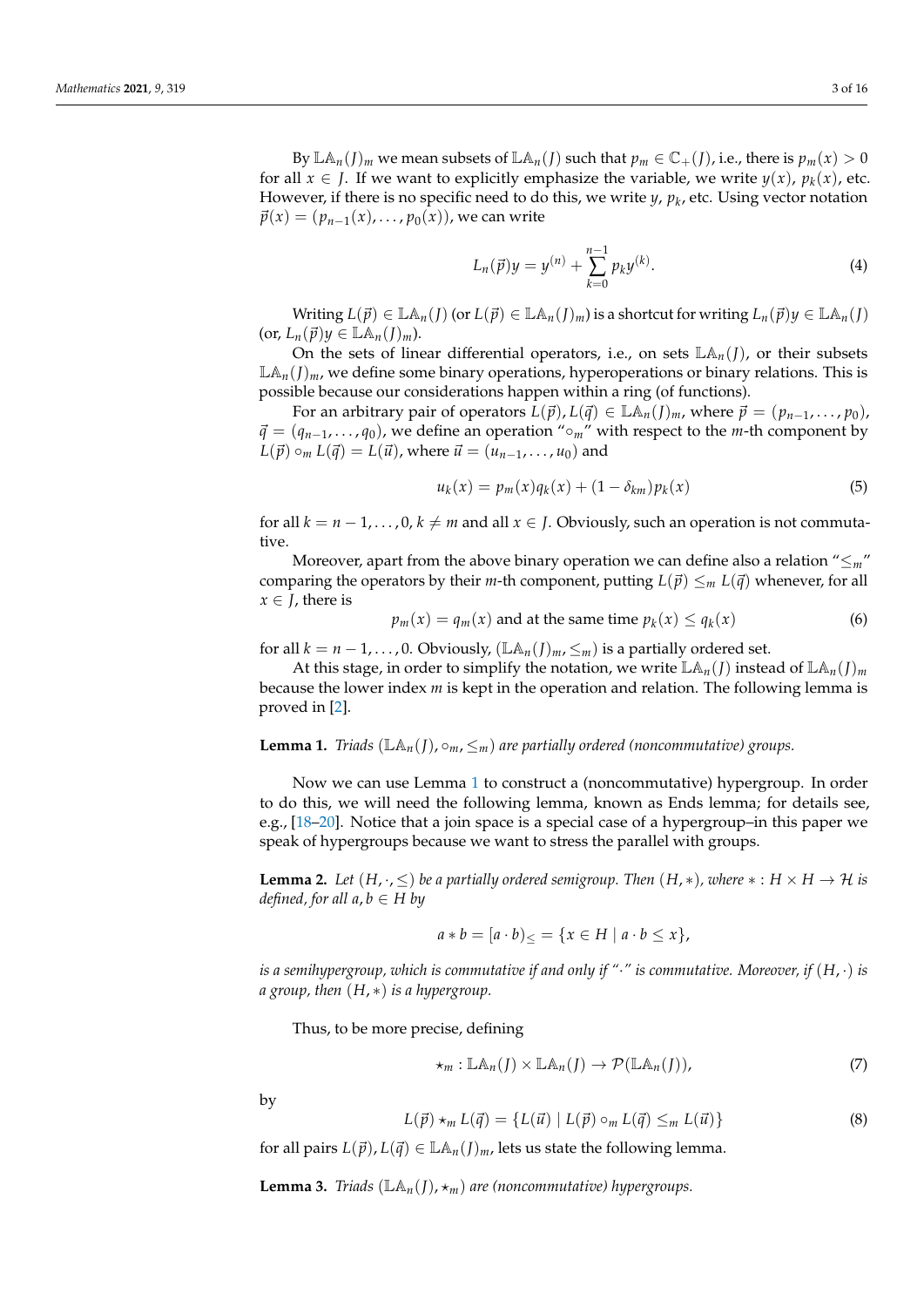<span id="page-3-0"></span>**Notation 1.** *Hypergroups*  $(\mathbb{L}\mathbb{A}_n(f), \star_m)$  *will be denoted by*  $\mathbb{H}\mathbb{L}\mathbb{A}_n(f)_m$  *for an easier distinction.* 

<span id="page-3-1"></span>**Remark 1.** *As a parallel to* [\(2\)](#page-1-0) *and* [\(3\)](#page-1-1) *we define*

$$
\overline{L}(q_n, ..., q_0)y(x) = \sum_{k=0}^n q_k(x)y^{(k)}(x), q_0 \neq 0, q_k \in \mathbb{C}(J)
$$
\n(9)

*and*

$$
\overline{\mathbb{LA}}_n(J) = \{q_n, \dots, q_0 \mid q_0 \neq 0, q_k(x) \in \mathbb{C}(J)\}\
$$
 (10)

*and, by defining the binary operation* " $\circ_m$ " and " $\leq_m$ " *in the same way as for*  $\mathbb{L}\mathbb{A}_n(f)_m$ *, it is easy to verify that also* ( $\overline{\mathbb{LA}}_n(I)$ ,  $\circ_m$ ,  $\leq_m$ ) are noncommutative partially ordered groups. Moreover, given a *hyperoperation defined in a way parallel to* [\(8\)](#page-2-1)*, we obtain hypergroups* ( $\overline{\mathbb{LA}}_n(J)_m$ ,  $\star_m$ ), which will *be, in line with Notation [1,](#page-3-0) denoted*  $\overline{\mathbb{HLA}}_n(J)_m$ *.* 

## *2.2. Results*

In this subsection we will construct certain mappings between groups or hypergroups of linear differential operators of various orders. The result will have a form of sequences of groups or hypergroups.

Define mappings  $F_n : \mathbb{L}\mathbb{A}_n(I) \to \mathbb{L}\mathbb{A}_{n-1}(I)$  by

$$
F_n(L(p_{n-1},\ldots,p_0))=L(p_{n-2},\ldots,p_0)
$$

and  $\phi_n : \mathbb{L}\mathbb{A}_n(I) \to \overline{\mathbb{L}\mathbb{A}}_{n-1}(I)$  by

$$
\phi_n:(L(p_{n-1},\ldots,p_0))=\overline{L}(p_{n-2},\ldots,p_0).
$$

It can be easily verify that both  $F_n$  and  $\phi_n$  are, for an arbitrary  $n \geq 2$ , group homomorphisms.

Evidently,  $\mathbb{L}\mathbb{A}_n(f) \subset \overline{\mathbb{L}\mathbb{A}_n(f)}$ ,  $\overline{\mathbb{L}\mathbb{A}_{n-1}(f)} \subset \overline{\mathbb{L}\mathbb{A}_n(f)}$  for all admissible  $n \in \mathbb{N}$ . Thus we obtain two complete sequences of ordinary linear differential operators with linking homomorphisms  $F_n$  and  $\phi_n$  :

<span id="page-3-2"></span>

where  $id_{k,k+1}$ ,  $id_k$  are corresponding inclusion embeddings.

Notice that this diagram, presented at the level of groups, can be lifted to the level of hypergroups. In order to do this, one can use Lemma [3](#page-2-2) and Remark [1.](#page-3-1) However, this is not enough. Yet, as Lemma [4](#page-4-0) suggests, it is possible to show that the below presented assignment is functorial, i.e., not only objects are mapped onto objects but also morphisms (isotone group homomorphisms) are mapped onto morphisms (hypergroup homomorphisms). Notice that Lemma [4](#page-4-0) was originally proved in [\[4\]](#page-14-2). However, given the minimal impact of the proceedings and its very limited availability and accessibility, we include it here with a complete proof.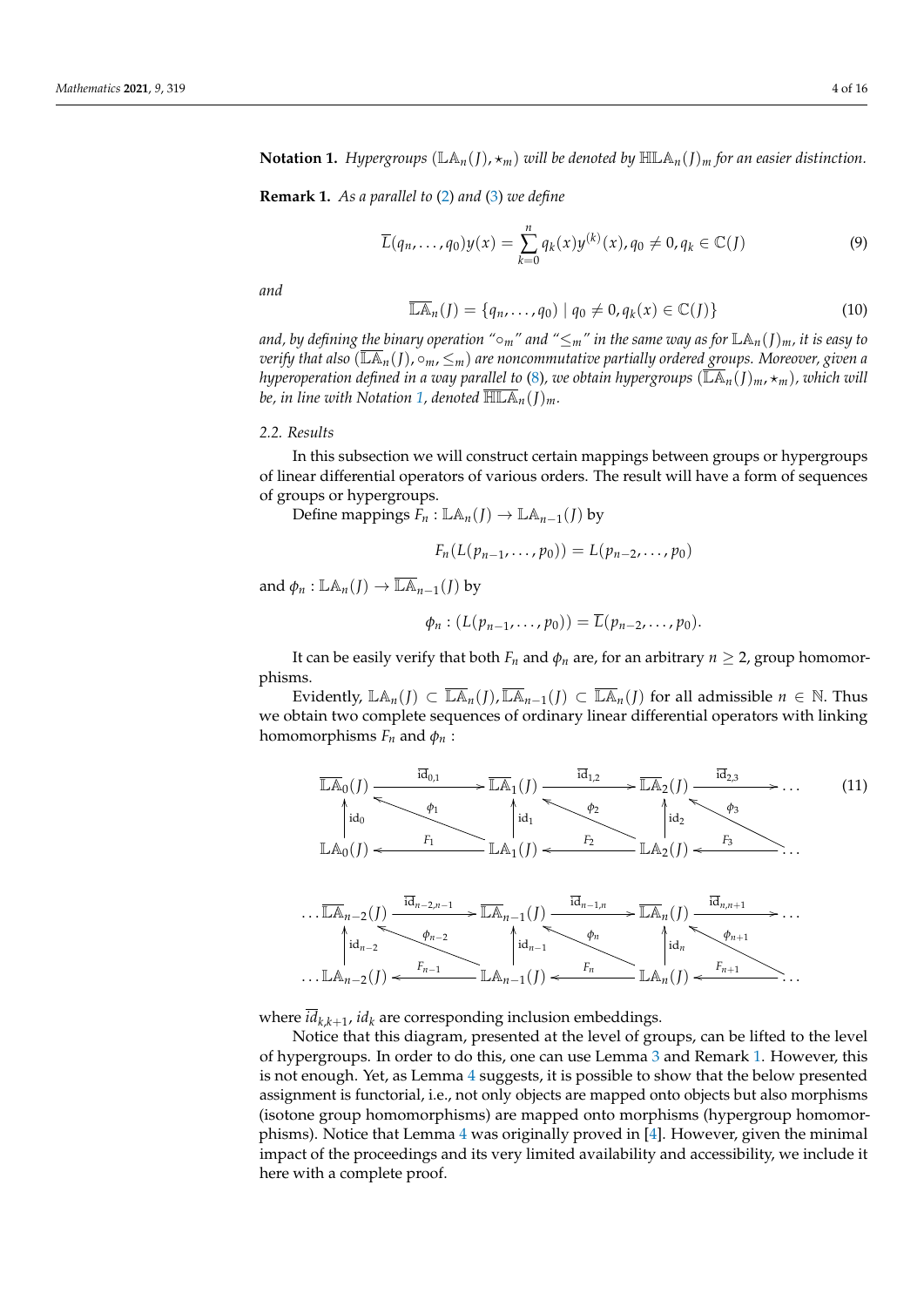<span id="page-4-0"></span>**Lemma 4.** Let  $(G_k, \cdot_k, \leq_k)$ ,  $k = 1, 2$  be preordered groups and  $f : (G_1, \cdot_1, \leq_1) \to (G_2, \cdot_2, \leq_2)$ *a group homomorphism, which is isotone, i.e., the mapping*  $f : (G_1, \leq_1) \rightarrow (G_2, \leq_2)$  *is orderpreserving.* Let  $(H_k, *_{k})$ ,  $k = 1, 2$  be hypergroups constructed from  $(G_k, \cdot_k, \leq_k)$ ,  $k = 1, 2$  by *Lemma* [2,](#page-2-3) *respectively.* Then  $f : (H_1, *_1) \rightarrow (H_2, *_2)$  *is a homomorphism, i.e.,*  $f(a *_1 b) \subseteq$  $f(a) *_{2} f(b)$  *for any pair of elements a, b*  $\in$  *H*<sub>1</sub>.

**Proof.** Let *a*, *b* ∈ *H*<sub>1</sub> be a pair of elements and *c* ∈ *f*( $a$  ∗<sub>1</sub> *b*) be an arbitrary element. Then there is  $d \in a *_{1} b = [a \cdot_{1} b]_{\leq_{1}}$ , i.e.,  $a \cdot_{1} b \leq_{1} d$  such that  $c = f(d)$ . Since the mapping *f* is an isotone homomorphism, we have  $f(a) \cdot_2 f(b) = f(a \cdot_1 b) \le f(a) = c$ , thus  $c \in$  $[f(a) \cdot_2 f(b)] \leq_2$ . Hence

$$
f(a *_{1} b) = f([a \cdot_{1} b)_{\leq_{1}}) \subseteq [f(a) \cdot_{2} f(b))_{\leq} = f(a) *_{2} f(b).
$$

 $\Box$ 

Consider a sequence of partially ordered groups of linear differential operators

$$
\mathbb{L}\mathbb{A}_0(J) \xleftarrow{F_1} \mathbb{L}\mathbb{A}_1(J) \xleftarrow{F_2} \mathbb{L}\mathbb{A}_2(J) \xleftarrow{F_3} \cdots
$$

$$
\cdots \xleftarrow{F_{n-2}} \mathbb{L}\mathbb{A}_{n-2}(J) \xleftarrow{F_{n-1}} \mathbb{L}\mathbb{A}_{n-1}(J) \xleftarrow{F_n} \mathbb{L}\mathbb{A}_n(J) \xleftarrow{F_{n+1}} \mathbb{L}\mathbb{A}_{n+1}(J) \leftarrow \cdots
$$

given above with their linking group homomorphisms  $F_k$ : LA<sub>k</sub>(*J*)  $\rightarrow$  LA<sub>k-1</sub>(*J*) for  $k = 1, 2, \ldots$  Since mappings  $F_n : \mathbb{L}\mathbb{A}_n(f) \to \mathbb{L}\mathbb{A}_{n-1}(f)$ , or rather

$$
F_n : (\mathbb{L}\mathbb{A}_n(J), \circ_m, \leq_m) \to (\mathbb{L}\mathbb{A}_{n-1}(J), \circ_m, \leq_m),
$$

for all  $n \geq 2$ , are group homomorphisms and obviously mappings isotone with respect to the corresponding orderings, we immediately get the following theorem.

**Theorem 1.** *Suppose*  $\overline{f} \subseteq \mathbb{R}$  *is an open interval,*  $n \in \mathbb{N}$  *is an integer*  $n \geq 2, m \in \mathbb{N}$  *such that*  $m \leq n$ . Let ( $\mathbb{HLA}_n(J)_m$ ,  $*_m$ ) *be the hypergroup obtained from the group* ( $\mathbb{LA}_n(J)_m$ ,  $\circ_m$ ) *by Lemma* [2.](#page-2-3) Suppose that  $F_n : (\mathbb{L}A_n(f)_m, \circ_m) \to (\mathbb{L}A_{n-1}(f)_m, \circ_m)$  are the above defined surjective *group-homomorphisms,*  $n \in \mathbb{N}$ ,  $n \geq 2$ . *Then*  $F_n : (\mathbb{HLA}_n(f)_{m}, *_{m}) \to \mathbb{HLA}_{n-1}(f)_{m}, *_{m})$  are *surjective homomorphisms of hypergroups.*

## **Proof.** See the reasoning preceding the theorem.  $\Box$

**Remark 2.** *It is easy to see that the second sequence from* [\(11\)](#page-3-2) *can be mapped onto the sequence of hypergroups*

$$
\mathbb{HLA}_0(J)_m \stackrel{F_1}{\leftarrow} \mathbb{HLA}_1(J)_m \stackrel{F_2}{\leftarrow} \mathbb{HLA}_2(J)_m \stackrel{F_3}{\leftarrow} \dots
$$
  

$$
\dots \stackrel{F_{n-2}}{\leftarrow} \mathbb{HLA}_{n-1}(J)_m \stackrel{F_{n-1}}{\leftarrow} \mathbb{HLA}_n(J)_m \leftarrow \dots
$$

*This mapping is bijective and the linking mappings are surjective homomorphisms Fn. Thus this mapping is functorial.*

## **3. Automata and Related Concepts**

#### *3.1. Notation and Preliminaries*

The concept of an automaton is mathematical interpretation of diverse real-life systems that work on a discrete time-scale. Various types of automata, called also machines, are applied and used in numerous forms such as money changing devices, various calculating machines, computers, telephone switch boards, selectors or lift switchings and other technical objects. All the above mentioned devices have one aspect in common–states are switched from one to another based on outside influences (such as electrical or mechanical impulses), called inputs. Using the binary operation of concatenation of chains of input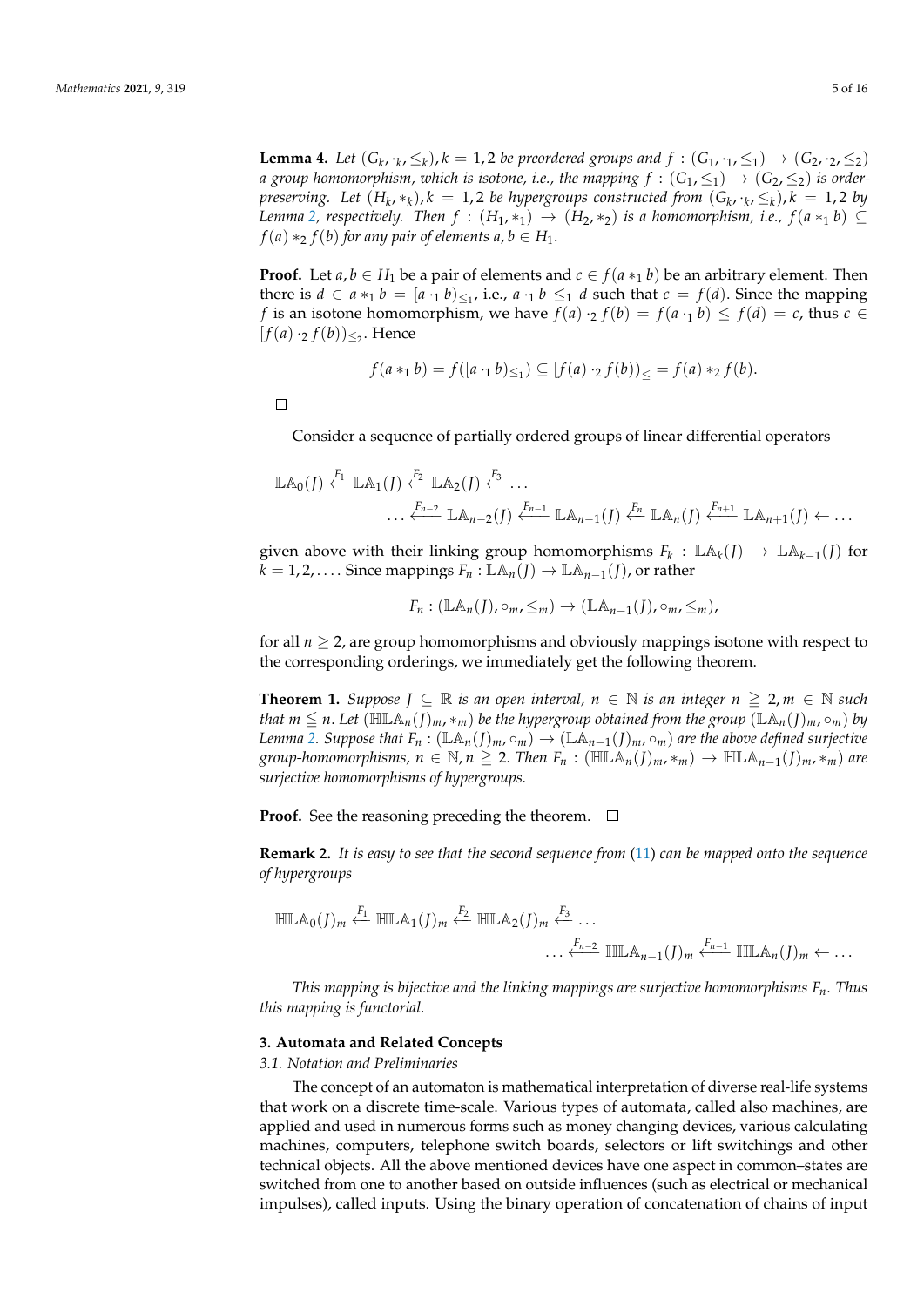symbols one obtains automata with input alphabets in the form of semigroups or a groups. In the case of our paper we work with input sets in the form of hypercompositional structures. When focusing on the structure given by transition function and simultaneously neglecting the output functions and output sets, one reaches a generalization of automata– quasi-automata (or semiautomata); see classical works such as, e.g., [\[3](#page-14-11)[,18](#page-15-0)[,21](#page-15-2)[–24\]](#page-15-3).

To be more precise, a quasi-automaton is a system  $(A, S, \delta)$  which consists of a nonvoid set *A*, an arbitrary semigroup *S* and a mapping  $\delta$  :  $A \times S \rightarrow A$  such that

<span id="page-5-0"></span>
$$
\delta(\delta(a,r,s)) = \delta(a,r,s) \tag{12}
$$

for arbitrary  $a \in A$  and  $r, s \in S$ . Notice that the concept of quasi-automaton has been introduced by S. Ginsberg as quasi-machine and was meant to be a generalization of the Mealy-type automaton. Condition [\(12\)](#page-5-0) is sometimes called Mixed Associativity Condition (MAC). With most authors it is nameless, though.

For further reading on automata theory and its links to the theory of hypercompositional structures (also known as algebraic hyperstructures), see, e.g., [\[24–](#page-15-3)[26\]](#page-15-4). Furthermore, for clarification and evolution of terminology, see [\[8\]](#page-14-4). For results obtained by means of quasi-multiautomata, see, e.g., [\[5–](#page-14-3)[8](#page-14-4)[,27\]](#page-15-5).

**Definition 1.** Let A be a nonempty set,  $(H, \cdot)$  be a semihypergroup and  $\delta : A \times H \rightarrow A$  a *mapping satisfying the condition*

<span id="page-5-1"></span>
$$
\delta(\delta(s,a),b) \in \delta(s,a \cdot b)
$$
\n(13)

*for any triad*  $(s, a, b) \in A \times H \times H$ , where  $\delta(s, a \cdot b) = \{\delta(s, x); x \in a \cdot b\}$ . Then the triad  $(A, H, \delta)$  is called quasi-multiautomaton with the state set A and the input semihypergroups  $(H, \cdot)$ *. The mapping*  $\delta$  :  $A \times H \rightarrow A$  *is called the transition function (or the next-state function) of the quasi-multiautomaton* (*A*, *H*, *δ*)*. Condition* [\(13\)](#page-5-1) *is called Generalized Mixed Associativity Condition (or GMAC).*

In this section,  $\mathbb{R}_n[x]$  means, as usually, the ring of polynomials of degree at most *n*.

*3.2. Results*

Now, consider linear differential operators  $L(m, p_{n-1}, \ldots, p_0) : \mathbb{C}^{\infty}(\mathbb{R}) \to \mathbb{C}^{\infty}(\mathbb{R})$ defined by

$$
L(m, p_{n-1}, \dots, p_0) f = m \frac{d^n f(x)}{dx^n} + \sum_{k=0}^{n-1} p_k(x) \frac{d^k f(x)}{dx^k}.
$$
 (14)

Denote by  $\mathbb{L}_{A1} \mathbb{A}_n(\mathbb{R})$  the additive abelian group of differential operators  $L(m, p_{n-1}, \ldots, p_n)$ *p*<sub>0</sub>), where for  $L(m, p_{n-1}, \ldots, p_0)$ ,  $L(k, q_{n-1}, \ldots, q_0) \in \mathbb{L}_{A_1} \mathbb{A}_n(\mathbb{R})$  we define

$$
L(m, p_{n-1}, \ldots, p_0) + L(k, q_{n-1}, \ldots, q_0) = L(m+k, p_{n-1} + q_{n-1}, \ldots, p_0 + q_0), \qquad (15)
$$

where

$$
L(m+k, p_{n-1}+q_{n-1}, \ldots, p_0+q_0)f = (m+k)\frac{d^n f(x)}{dx^n} + \sum_{k=0}^{n-1} (p_k(x) + q_k(x))\frac{d^k f(x)}{dx^k}.
$$
 (16)

Suppose that  $p_k \in \mathbb{R}_{n-1}[x]$  and define

$$
\delta_n: \mathsf{R}_n[x] \times \mathsf{L}_{A1} \mathbb{A}_n(\mathbb{R}) \to \mathbb{R}_n[x] \tag{17}
$$

by

$$
\delta_n(f, L(m, p_{n-1}, \dots, p_0)) = m \frac{d^n f(x)}{dx^n} + f(x) + m + \sum_{k=0}^{n-1} p_k(x), f \in \mathbb{R}_n[x].
$$
 (18)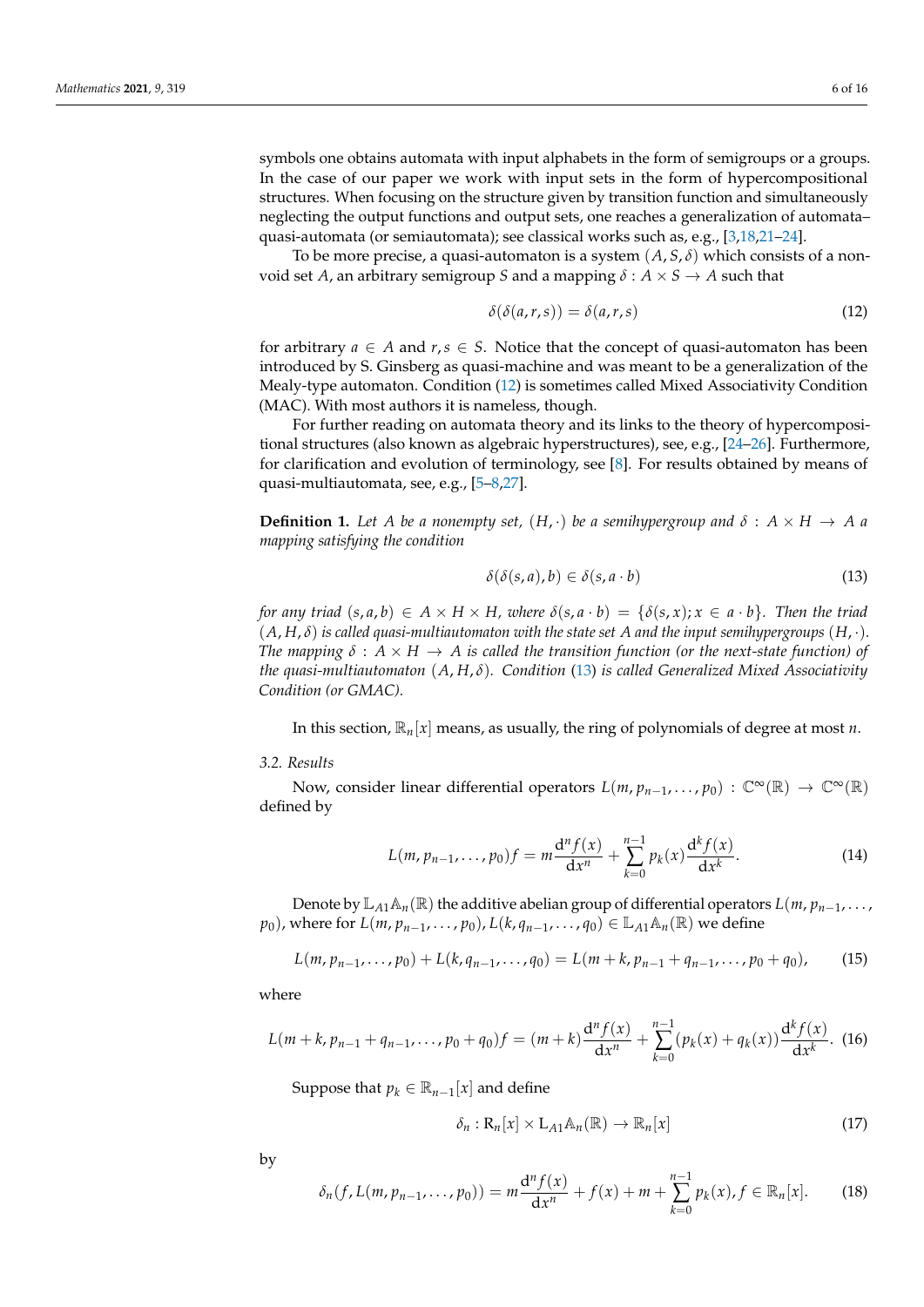**Theorem 2.** Let  $\mathbb{L}_{A1}\mathbb{A}_n(\mathbb{R})$ ,  $\mathbb{R}_n[x]$  be structures and  $\delta_n : \mathbb{R}_n[x] \times \mathbb{L}_{A1}\mathbb{A}_n(\mathbb{R}) \to \mathbb{R}_n[x]$  the *mapping defined above. Then the triad*  $(\mathbb{R}_n[x], \mathbb{L}_{A1} \mathbb{A}_n(\mathbb{R}), \delta_n)$  *is a quasi-automaton, i.e., an action of the group*  $\mathbb{L}_{A1} \mathbb{A}_n(\mathbb{R})$  *on the group*  $\mathbb{R}_n[x]$ *.* 

**Proof.** We are going to verify the mixed associativity condition (MAC) which should satisfy the above defined action:

Suppose  $f \in \mathbb{R}_n[x]$ ,  $f(x) = \sum_{k=0}^n a_k x^k$ ,  $L(m, p_{n-1},..., p_0)$ ,  $L(k, q_{n-1},..., q_0)$  $\in$  L<sub>A1</sub> $\mathbb{A}_n(\mathbb{R})$ . Then

$$
\delta_n(\delta_n(f, L(m, p_{n-1},..., p_0)), L(k, q_{n-1},..., q_0)) =
$$
\n
$$
= \delta_n\left(m\frac{d^n f(x)}{dx^n} + f(x) + m + \sum_{k=0}^{n-1} p_k(x), L(k, q_{n-1},..., q_0)\right) =
$$
\n
$$
= \delta_n\left(m \cdot n! \cdot a_n + m + f(x) + \sum_{k=0}^{n-1} p_k(x), L(k, q_{n-1},..., q_0)\right) =
$$
\n
$$
= k\frac{d^n f(x)}{dx^n} + m \cdot n! \cdot a_n + m + f(x) + \sum_{k=0}^{n-1} p_k(x) + \sum_{k=0}^{n-1} q_k(x) + k =
$$
\n
$$
= (m + k)n! \cdot a_n + (m + k) + f(x) + \sum_{k=0}^{n-1} (p_k(x) + q_k(x)) =
$$
\n
$$
= (m + k)(n! \cdot a_n + 1) + f(x) + \sum_{k=0}^{n-1} (p_k(x) + q_k(x)) =
$$
\n
$$
= (m + k)\frac{d^n f(x)}{dx^n} + f(x) + (m + k) + \sum_{k=0}^{n-1} (p_k(x) + q_k(x)) =
$$
\n
$$
= \delta_n(f, L(m + k, p_{n-1} + q_{n-1},..., p_0 + q_0)) =
$$
\n
$$
= \delta_n(f, L(m, p_{n-1},..., p_0) + L(k, q_{n-1},..., q_0)), \qquad (19)
$$

thus the mixed associativity condition is satisfied.  $\square$ 

Since  $\mathbb{R}_n[x]$ ,  $\mathbb{L}_{A1} \mathbb{A}_n(\mathbb{R})$  are endowed with naturally defined orderings, Lemma [2](#page-2-3) can be straightforwardly applied to construct semihypergroups from them.

Indeed, for a pair of polynomials  $f, g \in \mathbb{R}_n[x]$  we put  $f \leq g$ , whenever  $f(x) \leq f(x)$  $g(x), z \in \mathbb{R}_n[x]$ . In such a case  $(\mathbb{R}_n[x], \leq)$  is a partially ordered abelian group. Now we define a binary hyperoperation

$$
\# : \mathbb{R}_n[x] \times \mathbb{R}_n[x] \to \mathcal{P}^{\star}(\mathbb{R}_n[x]) \tag{20}
$$

by

$$
f \# g = \{h; h \in \mathbb{R}_n[x], f(x) + g(x) \le h(x), x \in \mathbb{R}\} = [f + g]_{\leq}.
$$
 (21)

By Lemma [2](#page-2-3) we have that  $(\mathbb{R}_n[x], \#)$  is a hypergroup. Moreover, defining

$$
\# : \mathbb{L}_{A1} \mathbb{A}_n(\mathbb{R}) \times \mathbb{L}_{A1} \mathbb{A}_n(\mathbb{R}) \to \mathcal{P}^{\star}(\mathbb{L}_{A1} \mathbb{A}_n(\mathbb{R})) \tag{22}
$$

by 
$$
L(m, \overrightarrow{p(x)}) \# L(k, \overrightarrow{q(x)}) = \left[ L(m, \overrightarrow{p(x)}) + L(k, \overrightarrow{q(x)}) \right]_{\leq} = \left[ L(m + k, \overrightarrow{p(x)} + \overrightarrow{q(x)}) \right]_{\leq} = \left\{ L(r, \overrightarrow{u(x)}); m + k \leq r, \overrightarrow{p(x)} + \overrightarrow{q(x)} \leq \overrightarrow{u(x)} \right\}
$$
, which means

$$
p_j(x) + q_j(x) \le u_j(x),
$$

where  $j = 0, 1, \ldots, n-1$ , we obtain, again by Lemma [2](#page-2-3) that the hypergroupoid  $(\mathbb{L}_{A1} \mathbb{A}_n(\mathbb{R}), \#)$ is a commutative semihypergroup.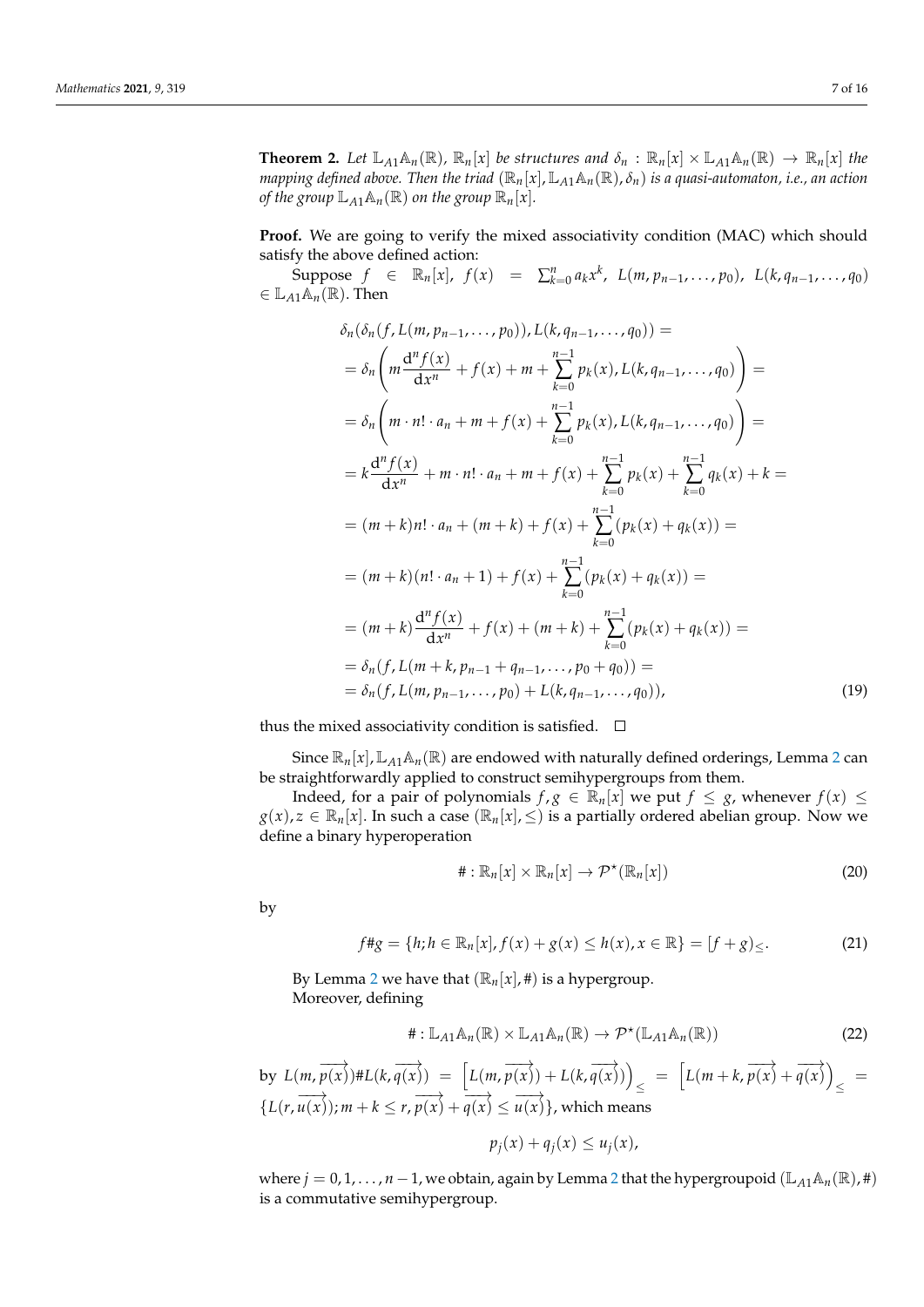Finally, define a mapping

$$
\sigma_n: \mathbb{L}_{A1} \mathbb{A}_n(\mathbb{R}) \times \mathbb{R}_n[x] \to \mathbb{R}_n[x]
$$
 (23)

by

$$
\sigma_n(L(m, p_{n-1}, \ldots, p_0, f)) = L(m, p_0 \circ f + p_{n-1}, \ldots, p_0 \circ f + p_1, p_0).
$$
 (24)

Below, in the proof of Theorem [3,](#page-7-0) we show that the mapping satisfies the GMAC condition.

This allows us to construct a quasi-multiautomaton.

<span id="page-7-0"></span>**Theorem 3.** *Suppose*  $(\mathbb{L}_{A_1} \mathbb{A}_n(\mathbb{R}), \#)$ ,  $(\mathbb{R}_n[x], \#)$  *are hypergroups constructed above and*  $\sigma_n$ :  $\mathbb{L}_{A1}\mathbb{A}_n(\mathbb{R}) \times \mathbb{R}_n[x] \to \mathbb{R}_n[x]$  *is the above defined mapping. Then the structure* 

$$
((\mathbb{L}_{A1}\mathbb{A}_n(\mathbb{R}),\#),(\mathbb{R}_n[x],\#),\sigma_n)
$$

*is a quasi-multiautomaton.*

**Proof.** Suppose  $L(m, \vec{p}) \in \mathbb{L}_{A1} \mathbb{A}_n(\mathbb{R})$ ,  $f, g \in \mathbb{R}_n[x]$ . Then

$$
\sigma_n(\sigma_n(L(m, \vec{p}), f), g) = \sigma_n(L(m, p \circ f + p_{n-1}, \dots, p \circ f + p_1, p_0), g) =
$$
  
= L(m, p \circ g + p \circ f + p\_{n-1}, \dots, p \circ g + p \circ f + p\_1, p\_0) =  
= L(m, p \circ (g + f) + p\_{n-1}, \dots, p \circ (g + f) + p\_1, p\_0) \in  

$$
\in \{\sigma_n(L(m, p \circ h + p_{n-1}, \dots, p \circ h + p_1, p_0); f, g, h \in \mathbb{R}_n[x], f + g \le h\} =
$$

$$
= \sigma_n(L, m, p_{n-1}, \dots, p_1, p_0), [f + g] \leq \sigma_n(L(m, \vec{p}), ffg), \tag{25}
$$

hence the GMAC condition is satisfied.  $\square$ 

Now let us discuss actions on objects of different dimensions. Recall that a homomorphism of automaton  $(S, G, \delta_S)$  into the automaton  $(T, H, \delta_T)$  is a mapping  $F = \phi \times \psi$ :  $S \times G \to T \times H$  such that  $\phi : S \to T$  is a mapping and  $\psi : G \to H$  is a homomorphism (of semigroups or groups) such that for any pair  $[s, g] \in S \times G$  we have

$$
\phi(\delta_S(s,g)) = \delta_T(\phi(s), \psi(g)), \text{ i.e., } \phi \circ \delta_S = \delta_T \circ (\phi \times \psi).
$$
 (26)

In order to define homomorphisms of our considered actions and especially in order to construct a sequence of quasi-automata with decreasing dimensions of the corresponding objects, we need a different construction of a quasiautomaton.

If  $f \in \mathbb{R}_n[x]$ ,  $f(x) = \sum_{k=0}^n a_n x^k$  and  $L(m, \vec{p}) \in \mathbb{L}_{A1} \mathbb{A}_n(\mathbb{R})$ , we define

$$
\tau_n(L(m, p_{n-1}, \ldots, p_0), f) = L(m, a_n + p_{n-1}, \ldots, a_1 + p_0 + a_0).
$$
 (27)

Now, if  $g \in \mathbb{R}_n[x]$ ,  $g(x) = \sum_{k=0}^n b_k x^k$ , we have

$$
\tau_n(\tau_n(L(m, p_{n-1}, \ldots, p_0), f), g) =
$$
\n
$$
= \tau_n(L(m, a_n + p_{n-1}, \ldots, a_1 + p_1 + a_0), g) =
$$
\n
$$
= L(m, a_n + b_n + p_{n-1}, \ldots, a_1 + b_1 + p_0 + a_0 + b_0) =
$$
\n
$$
= \tau_n(L(m, p_{n-1}, \ldots, p_0), \sum_{k=0}^n (a_k + b_k)x) =
$$
\n
$$
= \tau_n(L(m, p_{n-1}, \ldots, p_0), f + g).
$$
\n(28)

Hence  $\tau_n$ :  $\mathbb{L}_{A1} \mathbb{A}_n(\mathbb{R}) \times \mathbb{R}_n[x] \to \mathbb{L}_{A1} \mathbb{A}_n(\mathbb{R})$  is the transition function (satisfying MAC) of the automaton  $A = (\mathbb{L}_{A1} \mathbb{A}_n(\mathbb{R}), \mathbb{R}_{n-1}[x], \tau_n)$ .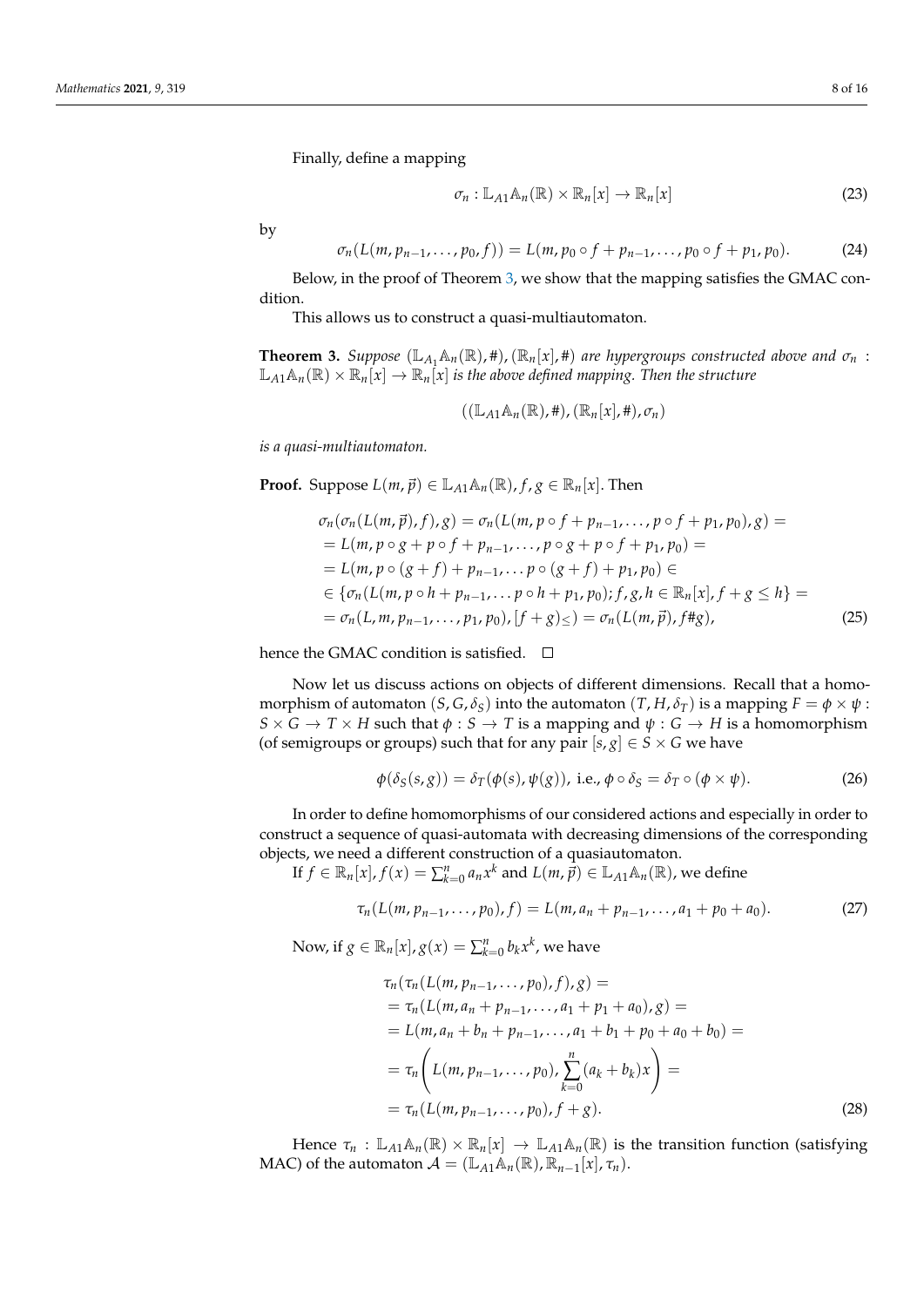Consider now two automata– $A_{n-1} = (\mathbb{L}_{A1} \mathbb{A}_{n-1}(\mathbb{R}), \mathbb{R}_{n-1}[x], \tau_{n-1})$  and the above one. Define mappings

$$
\phi_n: \mathbb{L}_{A1} \mathbb{A}_n(\mathbb{R}) \to \mathbb{L}_{A1} \mathbb{A}_{n-1}(\mathbb{R}), \quad \psi_n: \mathbb{R}_n[x] \to \mathbb{R}_{n-1}[x]
$$
 (29)

in the following way: For  $L(m, p_{n-1}, \ldots, p_0) \in \mathbb{L}_{A1} \mathbb{A}_n(\mathbb{R})$  put

$$
\phi_n(L(m, p_{n-1}, \dots, p_0)) = L(m, p_{n-2}, \dots, p_0) \in \mathbb{L}_{A1} \mathbb{A}_{n-1}(\mathbb{R})
$$
\n(30)

and for  $f \in \mathbb{R}_n[x]$ ,  $f(x) = \sum_{k=0}^n a_k x^k$  define

$$
\psi_n(f) = \psi_n\left(\sum_{k=0}^n a_k x^k\right) = \sum_{k=0}^{n-1} a_k x^k \in \mathbb{R}_{n-1}[x].
$$
\n(31)

Evidently, there is  $\psi_n(f+g) = \psi_n(f) + \psi(g)$  for any pair of polynomials  $f, g \in \mathbb{R}_n[x]$ .

**Theorem 4.** Let  $\phi_n : \mathbb{L}_{A1} \mathbb{A}_n(\mathbb{R}) \to \mathbb{L}_{A1} \mathbb{A}_{n-1}(\mathbb{R})$ ,  $\psi_n : \mathbb{R}_n[x] \to \mathbb{R}_{n-1}[x]$ ,  $\tau_n : \mathbb{L}_{A1} \mathbb{A}_n(\mathbb{R}) \times$  $\mathbb{R}_n[x] \to \mathbb{L}_{A1} \mathbb{A}_n(\mathbb{R})$ ,  $n \in \mathbb{N}$ ,  $n \geq 2$ , be mappings defined above. Define  $F_n : \mathcal{A}_n \to \mathcal{A}_{n-1}$ *as mapping*

$$
F_n = \phi_n \times \psi_n : \mathbb{L}_{A1} \mathbb{A}_n(\mathbb{R}) \times \mathbb{R}_n[x] \to \mathbb{L}_{A1} \mathbb{A}_{n-1}(\mathbb{R}) \times \mathbb{R}_{n-1}[x].
$$

*Then the following diagram*

<span id="page-8-0"></span>
$$
\mathbb{L}_{A1}\mathbb{A}_n(\mathbb{R}) \times \mathbb{R}_n[x] \xrightarrow{\tau_n} \mathbb{L}_{A1}\mathbb{A}_n(\mathbb{R})
$$
\n
$$
\phi_n \times \psi_n \downarrow \phi_n
$$
\n
$$
\mathbb{L}_{A1}\mathbb{A}_{n-1}(\mathbb{R}) \times \mathbb{R}_{n-1}[x] \xrightarrow{\tau_{n-1}} \mathbb{L}_{A1}\mathbb{A}_{n-1}(\mathbb{R})
$$
\n(32)

*is commutative, thus the mapping*  $F_n = \phi_n \times \psi_n$  *is a homomorphism of the automaton*  $A_n =$  $(\mathbb{L}_{A1} \mathbb{A}_n(\mathbb{R}), \mathbb{R}_n[x], \tau_n)$  *into the automaton*  $\mathcal{A}_{n-1} = (\mathbb{L}_{A1} \mathbb{A}_{n-1}(\mathbb{R}), \mathbb{R}_{n-1}[x], \tau_{n-1}).$ 

**Proof.** Let  $[L(m,\vec{p}), f] \in \mathbb{L}_{A1} \mathbb{A}_n(\mathbb{R}) \times \mathbb{R}_n[z], f(x) = \sum_{k=0}^n a_k x^k$ . Then

$$
(\phi_n \circ \tau_n)(L(m, \vec{p}), f) = \phi_n\left(\tau_n\left(L(m, p_{n-1}, \dots, p_0), \sum_{k=0}^n a_k x^k\right)\right) =
$$
  
\n
$$
= \phi_n((m, a_n + p_{n-1}, \dots, a_1 + p_0 + a_0)) = L(m, a_{n-1} + p_{n-2}, \dots, a_1 + p_0 + a_0) =
$$
  
\n
$$
= \tau_{n-1}\left(L(m, p_{n-2}, \dots, p_0), \sum_{k=0}^{n-1} a_k x^k\right) =
$$
  
\n
$$
= \tau_{n-1}\left((\phi_n \times \psi_n)\left(L(m, p_{n-1}, \dots, p_0), \sum_{k=0}^n a_k x^k\right)\right) =
$$
  
\n
$$
= (\tau_{n-1} \circ (\phi_n \times \phi_n)))(L(m, \vec{p}), f), \tag{33}
$$

Thus the diagram [\(32\)](#page-8-0) is commutative.  $\square$ 

Using the above defined homomorphism of automata we obtain the sequence of automata with linking homomorphisms  $\tilde{F}_k: \mathcal{A}_k \to \mathcal{A}_{n-1}$ ,  $k \in \mathbb{N}$ ,  $k \geq 2$  :

$$
\dots \xleftarrow{\mathcal{F}_{n-1}} (\mathbb{L}_{A1} \mathbb{A}_{n-1}(\mathbb{R}), \mathbb{R}_{n-1}[x], \tau_{n-1}) \xleftarrow{\mathcal{F}_{n}} (\mathbb{L}_{A1} \mathbb{A}_{n}(\mathbb{R}), \mathbb{R}_{n}[x], \tau_{n})
$$
  

$$
(\mathbb{L}_{A1} \mathbb{A}_{1}(\mathbb{R}), \tau_{1}) \xleftarrow{\mathcal{F}_{2}} (\mathbb{L}_{A1} \mathbb{A}_{2}(\mathbb{R}), \tau_{2}) \xleftarrow{\mathcal{F}_{3}} \dots \xleftarrow{\mathcal{F}_{n-2}} (\mathbb{L}_{A1} \mathbb{A}_{n-2}(\mathbb{R}), \mathbb{R}_{n-2}[x], \tau_{n-2}) \xleftarrow{\mathcal{F}_{n-1}} \dots
$$
 (34)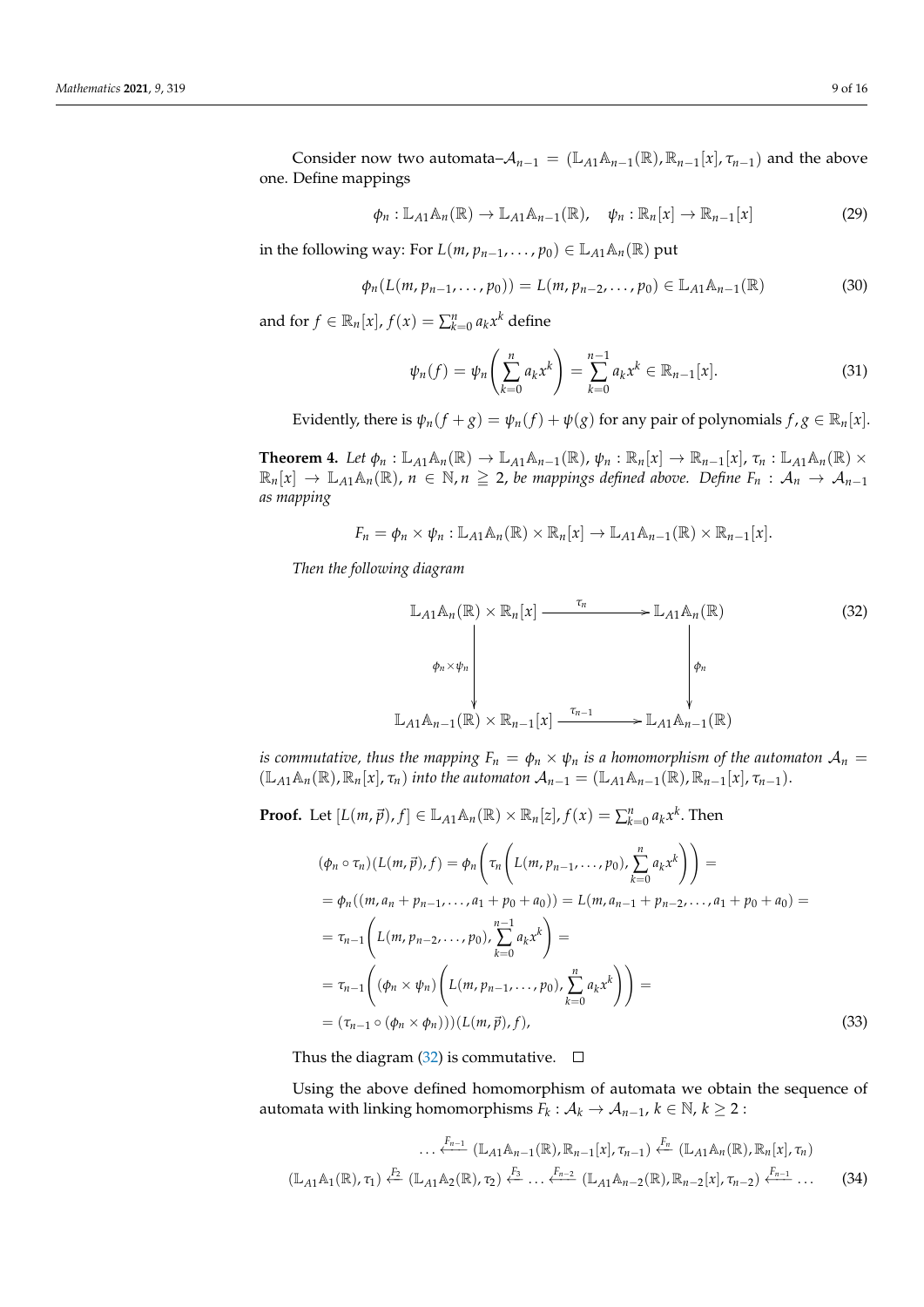Here, for  $L(m, P - 1, P - 0) \in \mathbb{L}_{A1} \mathbb{A}_2(\mathbb{R})$  we have

$$
L(m, p_1, p_0)y(x) = m\frac{d^2y(x)}{dx^2} + p_1(x)\frac{dy(x)}{dx} + p_0(x)y(x)
$$
 (35)

for any  $y(x) \in \mathbb{C}^2(\mathbb{R})$  and any  $L(m, p_0) \in \mathbb{L}_{A1}\mathbb{A}_1(\mathbb{R})$  it holds  $L(m, p_0)y(x) = m \frac{dy(x)}{dx} +$  $p_0(x)y(x)$ .

The obtained sequence of automata can be transformed into a countable sequence of quasi-multiautomata. We already know that the transition function

$$
\sigma_n : \mathbb{L}_{A1} \mathbb{A}_n(\mathbb{R}) \times \mathbb{R}_n[x] \to \mathbb{L}_{A1} \mathbb{A}_n(\mathbb{R})
$$

satisfies GMAC. Further, suppose  $f,g \in \mathbb{R}_n[x]$ ,  $f(x) = \sum_{k=0}^m a_k x^k$ ,  $g(x) = \sum_{k=0}^m b_k x^k$ . Then

$$
\psi_n(f \# g) = \psi_n(\{h; h \in \mathbb{R}_n[x], f + g \le h\}) =
$$
  
=  $\{\psi_n(h); h \in \mathbb{R}_n[x], f + g \le h\} =$   
=  $\{u; u \in \mathbb{R}_{n-1}[x], \psi_n(f) + \psi_n(g) \le u\} =$   
=  $\psi_n(f) \# \psi_n(g);$ 

here grad  $\psi_n(h) <$  grad *h* for any polynomial  $h \in f \# g$ . Thus the mapping  $\psi_n : (\mathbb{R}_n[x], \#) \to$ (R*n*−1[*x*], #) is a good homomorphism of corresponding hypergroups.

Now we are going to construct a sequence of automata with increasing dimensions, i.e., in a certain sense sequence "dual" to the previous sequence. First of all, we need a certain "reduction" member to the definition of a transition function

$$
\lambda_n^*: \mathbb{L}_{A1} \mathbb{A}_n(\mathbb{R}) \times \mathbb{R}_n[x] \to \mathbb{L}_{A1} \mathbb{A}_n(\mathbb{R}), \tag{36}
$$

namely  $\text{red}_{n-1} : \mathbb{R}_r[x] \to \mathbb{R}_{n-1}[x]$  whenever  $r > n-1$ . In detail, if  $f(x) = \sum_{k=0}^r a_k x^k \in$  $\mathbb{R}_r[x]$ , then

$$
\operatorname{red}_{n-1}(f) = \operatorname{red}_{n-1}\left(\sum_{k=0}^{r} a_k x^k\right) = \operatorname{red}_{n-1}\left(\sum_{k=n}^{r} a_k x^k + \sum_{k=0}^{n-1} a_k x^{k-1}\right) =
$$
  
= 
$$
\sum_{k=0}^{n-1} a_k x^{k-1} \in \mathbb{R}_{n-1}[x].
$$
 (37)

Further,  $L(m, p_{n-2}, \ldots, p_0)_n \in \mathbb{L}_{A1} \mathbb{A}_n(\mathbb{R})$  is acting by

$$
L(m, p_{n-2}, \dots, p_0)_n y(x) = m \frac{d^n y(x)}{dx^n} + \sum_{k=0}^{n-2} p_k(x) \frac{d^k y(x)}{dx^k}
$$
(38)

whereas  $L(m, p_{n-2}, \ldots, p_0)_{n-1}$  ∈  $\mathbb{L}_{A1}$  A<sub>*n*−1</sub>(ℝ), i.e.,

$$
L(m, p_{n-2}, \dots, p_0)_{n-1} y(x) = m \frac{d^{n-1} y(x)}{dx^{n-1}} + \sum_{k=0}^{n-2} p_k(x) \frac{d^k y(x)}{dx^k}.
$$
 (39)

Then for any pair  $(L(m, p_{n-1}, \ldots, p_0), f) \in \mathbb{L}_{A1} \mathbb{A}_n(\mathbb{R}) \times \mathbb{R}_n[x]$ , where  $f(x) = \sum_{k=0}^n a_k x^k$ , we obtain

$$
\lambda_n = \lambda_n^* \circ (\text{id} \times \text{red}_{n-1}) \tag{40}
$$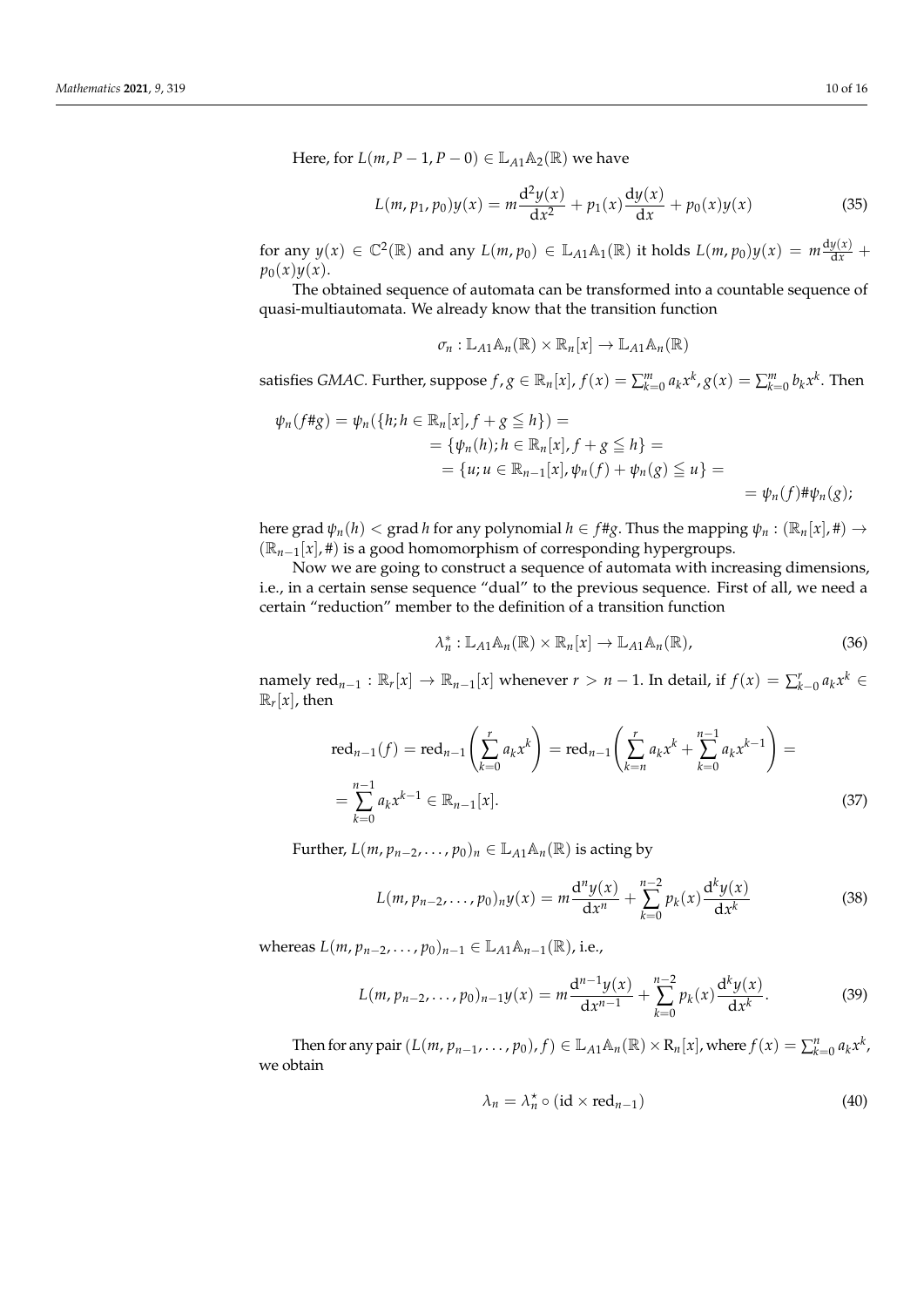and

$$
(\lambda_n^* \circ (\mathrm{id} \times \mathrm{red}_{n-1})) (L(m, p_{n-1}, \dots, p_0, f) = \lambda_n^* \left( L(m, p_{n-1}, \dots, p_0), \sum_{k=0}^{n-1} a_k x^k \right) =
$$
  
=  $L(m, p_{n-1} + a_{n-1}, \dots, p_0 + a_0) \in \mathbb{L}_{A1} \mathbb{A}_n(\mathbb{R}),$  (41)

thus the mapping  $\lambda_n : \mathbb{L}_{A1} \mathbb{A}_n(\mathbb{R}) \times \mathbb{R}_n[x] \to \mathbb{L}_{A1} \mathbb{A}_n(\mathbb{R})$  is well defined. We should verify validity of MAC and commutativity of the square diagram determining a homomorphism between automata.

Suppose  $L(m, p_{n-1},..., p_0) \in \mathbb{L}_{A1} \mathbb{A}_n(\mathbb{R})$ ,  $f, g \in \mathbb{R}_n[x]$ ,  $f(x) = \sum_{k=0}^n a_k x^k$ ,  $g(x) =$  $\sum_{k=0}^{n} b_k x^k$ . Then

$$
\lambda_n(\lambda_n(L(m, p_{n-1}, \ldots, p_0), f), g) =
$$
\n
$$
= \lambda_n(L(m, p_{n-1} + + a_{n-1}, \ldots, p_0 + a_0, g)) =
$$
\n
$$
= L(m, p_{n-1} + a_{n-1} + b_{n-1}, \ldots, p_0 + a_0 + b_0) =
$$
\n
$$
= \lambda_n(L(m, p_{n-1}, \ldots, p_0), \sum_{k=0}^n (a_k + b_k) x^k) =
$$
\n
$$
= \lambda_n(L(m, p_{n-1}, \ldots, p_0), f + g), \qquad (42)
$$

thus MAC is satisfied.

Further, we are going to verify commutativity of this diagram

$$
\mathbb{L}_{A1}\mathbb{A}_{n-1}(\mathbb{R}) \times \mathbb{R}_{n-1} \xrightarrow{\lambda_{n-1}} \mathbb{L}_{A1}\mathbb{A}_{n-1}(\mathbb{R})
$$
\n
$$
\begin{array}{ccc}\n\zeta_{n-1} \times \eta_{n-1} & & \\
\downarrow & & \\
\downarrow & & \\
\mathbb{L}_{A1}\mathbb{A}_n(\mathbb{R}) \times \mathbb{R}_n[x] & & \\
\downarrow & & \\
\downarrow & & \\
\downarrow & & \\
\downarrow & & \\
\downarrow & & \\
\downarrow & & \\
\downarrow & & \\
\downarrow & & \\
\downarrow & & \\
\downarrow & & \\
\downarrow & & \\
\downarrow & & \\
\downarrow & & \\
\downarrow & & \\
\downarrow & & \\
\downarrow & & \\
\downarrow & & \\
\downarrow & & \\
\downarrow & & \\
\downarrow & & \\
\downarrow & & \\
\downarrow & & \\
\downarrow & & \\
\downarrow & & \\
\downarrow & & \\
\downarrow & & \\
\downarrow & & \\
\downarrow & & \\
\downarrow & & \\
\downarrow & & \\
\downarrow & & \\
\downarrow & & \\
\downarrow & & \\
\downarrow & & \\
\downarrow & & \\
\downarrow & & \\
\downarrow & & \\
\downarrow & & \\
\downarrow & & \\
\downarrow & & \\
\downarrow & & \\
\downarrow & & \\
\downarrow & & \\
\downarrow & & \\
\downarrow & & \\
\downarrow & & \\
\downarrow & & \\
\downarrow & & \\
\downarrow & & \\
\downarrow & & \\
\downarrow & & \\
\downarrow & & \\
\downarrow & & \\
\downarrow & & \\
\downarrow & & \\
\downarrow & & \\
\downarrow & & \\
\downarrow & & \\
\downarrow & & \\
$$

where  $\xi_{n-1}(L(m, p_{n-2}, \ldots, p_0)_{n-1}) = L(m, p_{n-1}, \ldots, p_0)_{n},$  i.e.,

$$
m\frac{d^{n-1}}{dx^{n-1}} + p_{n-1}(x)\frac{d^{n-2}}{dx^{n-1}} + \cdots + p_0(x)id \to m\frac{d^n}{dx^n} + p_{n-2}(x)\frac{d^{n-2}}{dx^{n-2}} + \cdots + p_0(x)id
$$
 (44)

and  $\eta_{n-1} \left( \sum_{k=0}^{n-1} a_k x^k \right) = a_{n-1} x^n + \sum_{k=0}^{n-1} a_k x^k$ .

Considering  $L(m, p_{n-2}, \ldots, p_0)$  and the polynomial  $f(x) = \sum_{k=0}^{n-1} a_k x^k$  similarly as above, we have

$$
(\eta_{n-1})(L(m, p_{n-2}, ..., p_0), f) = \eta_{n-1}(L(m, p_{n-2} + a_{n-2}, ..., p_0 + a_0)_{n-1}) =
$$
  
=  $\eta_{n-1}(\lambda_{n-1}(L(m, p_{n-2}, ..., p_0), f)) = (\eta_{n-1} \circ \lambda_{n-1})(L(m, p_{n-2}, ..., p_0), f).$  (45)

Thus the above diagram is commutative. Now, denoting by  $T_{n-1}$  the pair of mappings  $(\xi_{n-1}, \eta_{n-1})$ , we obtain that  $T_{n-1} : (\mathbb{L}_{A1} \mathbb{A}_{n-1}(\mathbb{R}), \mathbb{R}_{n-1}[x], \lambda_{n-1}) \to (\mathbb{L}_{A1} \mathbb{A}_{n}(\mathbb{R}), \mathbb{R}_{n}[x], \lambda_{n})$ is a homomorphism of the given automata. Finally, using *T<sup>k</sup>* as connecting homomorphism, we obtain the sequence

$$
(\mathbb{L}_{A1}\mathbb{A}_1(\mathbb{R}), \mathbb{R}_1[x], \lambda_1) \xrightarrow{T_1} (\mathbb{L}_{A1}\mathbb{A}_2(\mathbb{R}), \mathbb{R}_2[x], \lambda_2) \xrightarrow{T_2} (\mathbb{L}_{A1}\mathbb{A}_3(\mathbb{R}), \mathbb{R}_3[x], \lambda_3) \xrightarrow{T_3} \dots
$$
  
...  $\xrightarrow{T_{n-2}} (\mathbb{L}_{A1}\mathbb{A}_{n-1}(\mathbb{R}), \mathbb{R}_{n-1}[x], \lambda_{n-1}) \xrightarrow{T_{n-1}} (\mathbb{L}_{A1}\mathbb{A}_n(\mathbb{R}), \mathbb{R}_n[x], \lambda_n) \xrightarrow{T_n} \dots$  (46)

#### **4. Practical Applications of the Sequences**

In this section, we will include several examples of the above reasoning. We will apply the theoretical results in the area of artificial neurons, i.e., in a way, continue with the paper [\[11\]](#page-14-7) which focuses on artificial neurons. For notation, recall [\[11\]](#page-14-7). Further on we consider a generalization of the usual concept of artificial neurons. We assume that the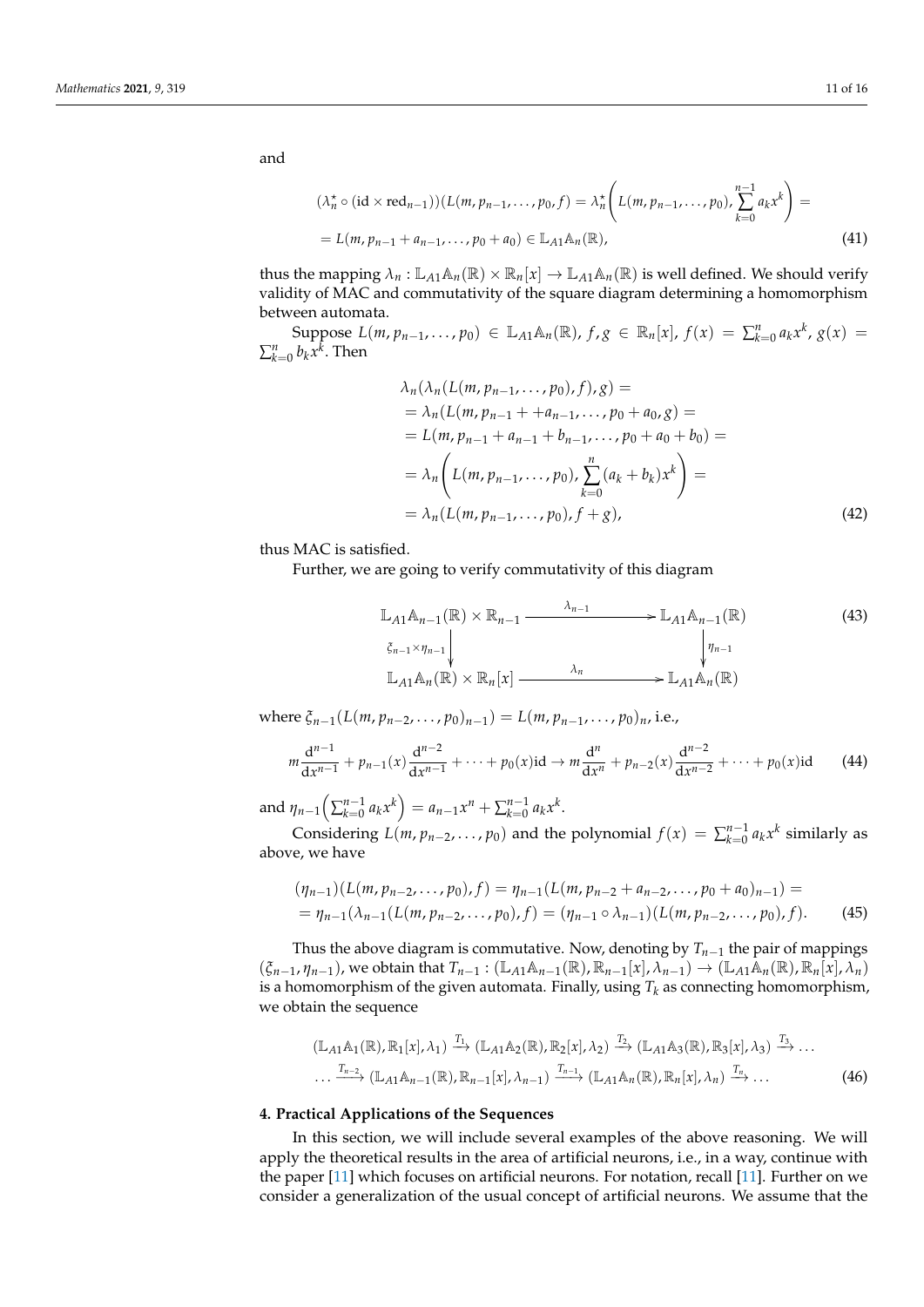inputs u*x<sup>i</sup>* and weight *w<sup>i</sup>* are functions of an argument *t*, which belongs into a linearly ordered (tempus) set *T* with the least element 0. The index set is, in our case, the set *C*(*J*) of all continuous functions defined on an open interval *J* ⊂ R. Now, denote by *W* the set of all non-negative functions  $w: T \to \mathbb{R}$ . Obviously *W* is a subsemiring of the ring of all real functions of one real variable  $x : \mathbb{R} \to \mathbb{R}$ . Further, denote by  $Ne(\vec{w}_r) = Ne(w_{r1}, \ldots, w_{rn})$ for  $r \in C(J)$ ,  $n \in \mathbb{N}$  the mapping

$$
y_r(t) = \sum_{k=1}^n w_{r,k}(t)x_{r,k}(t) + b_r
$$

which will be called the artificial neuron with the bias  $b_r \in \mathbb{R}$ . By  $\mathbb{AN}(T)$  we denote the collection of all such artificial neurons.

## *4.1. Cascades of Neurons Determined by Right Translations*

Similarly as in the group of linear differential operators we will define a binary operation in the system  $AN(T)$  of artificial neurons  $Ne(\cdot)$  and construct a non-commutative group.

Suppose  $Ne(\vec{w}_r)$ ,  $Ne(\vec{w}_s) \in AN(T)$  such that  $r, s \in C(I)$  and  $\vec{w}_r = (w_{r,1}, \ldots, w_{r,n})$ ,  $\vec{w}_s = (w_{s,1}, \ldots, w_{s,n})$ , where  $n \in \mathbb{N}$ . Let  $m \in \mathbb{N}$ ,  $1 \le m \le n$  be a such an integer that  $w_{r,m} > 0$ . We define

$$
Ne(\vec{w}_r) \cdot_m Ne(\vec{w}_s) = Ne(\vec{w}_u),
$$

where

$$
\vec{w}_u = (w_{u,1}, \dots, w_{u,n}) = (w_{u,1}(t), \dots, w_{u,n}(t)),
$$
  

$$
\vec{w}_{u,k}(t) = w_{r,m}(t)w_{s,k}(t) + (1 - \delta_{m,k})w_{r,k}(t), t \in T
$$

and, of course, the neuron  $Ne(\vec{w}_u)$  is defined as the mapping  $y_u(t) = \sum_{i=1}^{n}$  $\sum_{k=1}^{\infty} w_k(t) x_k(t) +$ 

 $b_{u}$ ,  $t \in T$ ,  $b_{u} = b_{r}b_{s}$ .

The algebraic structure  $(AN(T), \cdot_m)$  is a non-commutative group. We proceed to the construction of the cascade of neurons. Let  $(\mathbb{Z}, +)$  be the additive group of all integers. Let  $Ne(\vec{w}_s(t)) \in AN(T)$  be an arbitrary but fixed chosen artificial neuron with the output function

$$
y_s(t) = \sum_{k=1}^n w_{s,k}(t) x_{s,k}(t) + b_s.
$$

Denote by  $\rho_s : \mathbb{AN}(T) \to \mathbb{AN}(T)$  the right translation within the group of time varying neurons determined by  $Ne(\vec{w}_s(t))$ , i.e.,

$$
\rho_s(Ne(\vec{w}_p(t)) = Ne(\vec{w}_p(t) \cdot_m Ne(\vec{w}_s(t)))
$$

for any neuron  $Ne(\vec{w}_p(t)) \in AN(T)$ . In what follows, denote by  $\rho_s^r$  the *r*-th iteration of  $\rho_s$ for  $r \in \mathbb{Z}$ . Define the projection  $\pi_s : \mathbb{AN}(T) \times \mathbb{Z} \to \mathbb{AN}(T)$  by

$$
\pi_s(Ne(\vec{w}_p(t)),r)=\rho_s^r(Ne(\vec{w}_p(t))).
$$

One easily observes that we get a usual (discrete) transformation group, i.e., the action of  $(\mathbb{Z}, +)$  (as the phase group) on the group  $\mathbb{AN}(T)$ . Thus the following two requirements are satisfied:

1.  $\pi_s(Ne(\vec{w}_p(t)), 0) = Ne(\vec{w}_p(t))$  for any neuron  $Ne(\vec{w}_p(t)) \in AN(T)$ .

2.  $\pi_s(Ne(\vec{w}_p(t)), r + u) = \pi_s(\pi_s(Ne(\vec{w}_p(t)), r), u)$  for any integers  $r, u \in \mathbb{Z}$  and any artificial neuron  $Ne(\vec{w}_p(t))$ . Notice that the just obtained structure is called a cascade within the framework of the dynamical system theory.

#### *4.2. An Additive Group of Differential Neurons*

As usually denote by  $\mathbb{R}_n[t]$  the ring of polynomials of variable *t* over  $\mathbb{R}$  of the grade at most  $n \in \mathbb{N}_0$ . Suppose  $\vec{w} = (w_1(t), \dots, w_n(t))$  be the fixed vector of continuous functions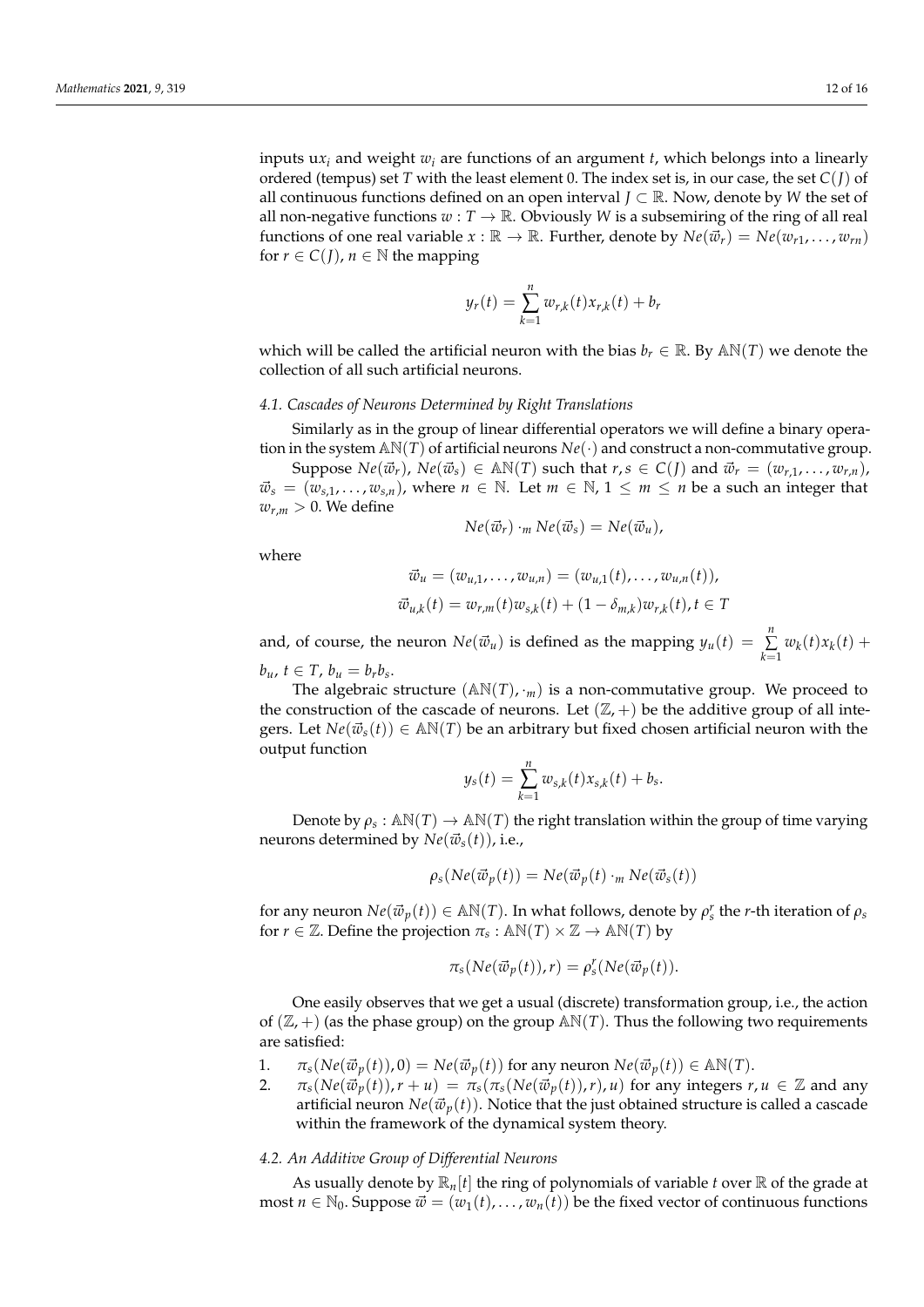$w_k$ :  $\mathbb{R} \to \mathbb{R}$ ,  $b_p$  be the bias for any polynomial  $p \in \mathbb{R}_n[t]$ . For any such polynomial  $p \in \mathbb{R}_n[t]$  we define a differential neuron  $DNe(\vec{w})$  given by the action

$$
y(t) = \sum_{k=1}^{n} w_k(t) \frac{d^{k-1}p(t)}{dt^{k-1}} + b_0 \frac{d^n p(t)}{dt^n}.
$$
 (47)

Considering the additive group of  $\mathbb{R}_n[t]$  we obtain an additive commutative group  $\mathbb{DN}(T)$ of differential neurons which is assigned to the group of  $\mathbb{R}_n[t]$ . Thus for  $DNe_p(\vec{w})$ ,  $DNe_q(\vec{w}) \in \mathbb{DN}(T)$  with actions

$$
y(t) = \sum_{k=1}^{n} w_k(t) \frac{d^{k-1}p(t)}{dt^{k-1}} + b_0 \frac{d^n p(t)}{dt^n}
$$

and

$$
z(t) = \sum_{k=1}^{n} w_k(t) \frac{d^{k-1}q(t)}{dt^{k-1}} + b_0 \frac{d^n q(t)}{dt^n}
$$

we have  $DNe_{p+q}(\vec{w}) = DNe_p(\vec{w}) + DNe_q(\vec{w}) \in \mathbb{DN}(T)$  with the action

$$
u(t) = y(t) + z(t) = \sum_{k=1}^{n} w_k(t) \frac{d^{k-1}(p(t) + q(t))}{dt^{k-1}} + b_0 \frac{d^n(p(t) + q(t))}{dt^n}
$$

Considering the chain of inclusions

$$
\mathbb{R}_n[t] \subset \mathbb{R}_{n+1}[t] \subset \mathbb{R}_{n+2}[t] \ldots
$$

we obtain the corresponding sequence of commutative groups of differential neurons.

*4.3. A Cyclic Subgroup of the Group*  $\mathbb{A}\mathbb{N}(T)_m$  *Generated by Neuron Ne*( $\vec{w}_r$ ) ∈  $\mathbb{A}\mathbb{N}(T)_m$ First of all recall that if  $Ne(\vec{w}_r)$ ,  $Ne(\vec{w}_s) \in AN(T)_m$ ,  $r, s \in C(I)$ , where

 $\vec{w}_r(t) = (w_{r,1}(t), \ldots, w_{r,n}(t)), \vec{w}_s(t) = (w_{s,1}(t), \ldots, w_{s,n}(t)),$  are vector function of weights such that  $w_{r,m}(t) \neq 0 \neq w_{s,m}(t)$ ,  $t \in T$  with outputs  $y_r(t) = \sum_{r=1}^{n}$  $\sum_{k=1}^{n} w_{r,k}(t) x_k(t) + b_r, y_s(t) =$ *n* ∑  $\sum_{k=1} w_{s,k}(t)x_k(t) + b_s$  (with inputs  $x_k(t)$ ), then the product  $Ne(\vec{w}_r) \cdot_m Ne(\vec{w}_s) = Ne(\vec{w}_u)$  has the vector of weights

$$
\vec{w}_u(t) = (w_{u,1}(t), \dots, w_{u,n}(t))
$$
  
with  $w_{u,k}(t) = w_{r,m}(t)w_{s,k}(t) + (1 - \delta_{m,k})w_{r,k}(t), t \in T$ .

The binary operation " $·<sub>m</sub>$ " is defined under the assumption that all values of functions which are *m*-th components of corresponding vectors of weights are different from zero.

Let us denote by  $\mathbb{ZAN}_r(T)$  the cyclic subgroup of the group  $\mathbb{AN}(T)_m$  generated by the neuron  $Ne(\vec{w}_r) \in AN(T)_m$ . Then denoting the neutral element by  $N1(\vec{e})_m$  we have  $\mathbb{ZAN}_r(T) =$ 

$$
= \{\ldots, [Ne(\vec{w}_r)]^{-2}, [Ne(\vec{w}_r)]^{-1}, N1(\vec{e})_m, Ne(\vec{w}_r), [Ne(\vec{w}_r)]^2, \ldots, [Ne(\vec{w}_r)]^p, \ldots\}.
$$

Now we describe in detail objects

$$
[Ne(\vec{w}_r)]^2, [Ne(\vec{w}_r)]^p, p \in \mathbb{N}, p \ge 2, N1(\vec{e})_m \text{ and } [Ne(\vec{w}_r)]^{-1},
$$
 (48)

i.e., the inverse element to the neuron  $Ne(\vec{w}_r)$ .

Let us denote  $[Ne(\vec{w}_r)]^2 = Ne(\vec{w}_s)$ , with  $\vec{w}_s(t) = (w_{s,1}(t), \dots, w_{s,n}(t))$ . then

$$
w_{s,k}(t) = w_{r,m}(t)w_{r,k}(t) + (1 - \delta_{m,k})w_{r,k}(t) = (w_{r,m}(t) + 1 - \delta_{m,k})w_{r,k}(t).
$$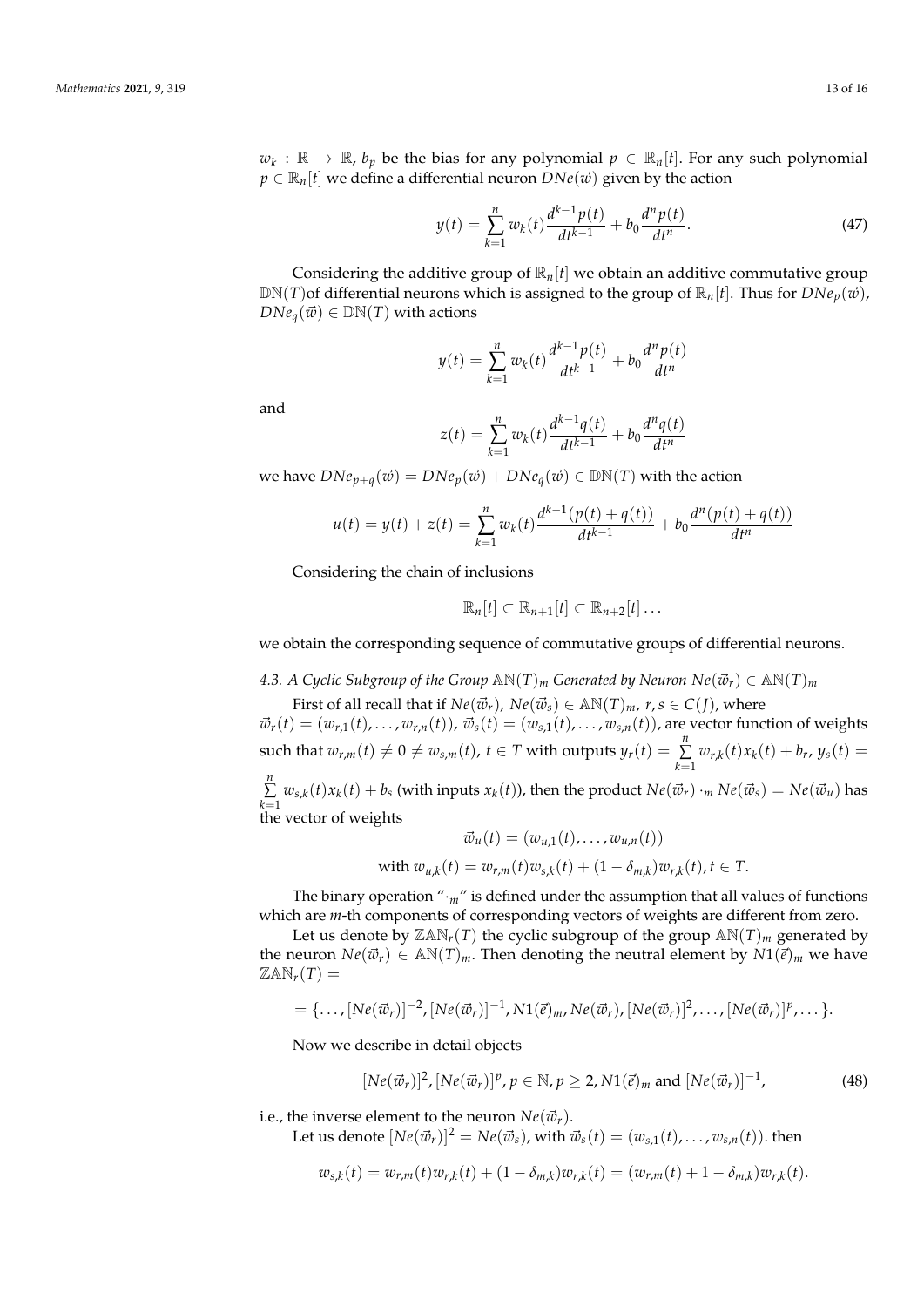Then the vector of weights of the neuron  $[Ne(\vec{w}_r)]^2$  is

$$
\vec{w}_s(t) = ((w_{r,m}(t)+1)w_{r,1}(t),\ldots,w_{r,m}^2(t),\ldots,(w_{r,m}(t)+1)w_{r,n}(t)),
$$

the output function is of the form

$$
y_s(t) = \sum_{\substack{k=1\\k \neq m}}^n (w_{r,m}(t) + 1) w_{r,k}(t) x_k(t) + w_{r,m}^2 x_n(t) + b_r^2.
$$

It is easy to calculate the vector of weights of the neuron  $[Ne(\vec{w}_r)]^3$  :

$$
((w_{r,m}^2(t)+1)w_{r,1}(t),\ldots,w_{r,m}^3(t),\ldots,(w_{r,m}^2(t)+1)w_{r,n}(t)).
$$

Finally, putting  $[Ne(\vec{w}_r)]^p = Ne(\vec{w}_v)$  for  $p \in \mathbb{N}$ ,  $p \ge 2$ , the vector of weights of this neuron is

$$
\vec{w}_v(t) = ((w_{r,m}^{p-1}(t) + 1)w_{r,1}(t), \ldots, w_{r,m}^p(t), \ldots, (w_{r,m}^{p-1}(t) + 1)w_{r,n}(t)).
$$

Now, consider the neutral element (the unit)  $N1(\vec{e})_m$  of the cyclic group  $\mathbb{ZAN}_r(T)$ . Here the vector  $\vec{e}$  of weights is  $\vec{e} = (e_1, \dots, e_m, \dots, e_n)$ , where  $e_m = 1$  and  $e_k = 0$  for each  $k \neq m$ . Moreover the bias  $b = 1$ .

*We calculate products*  $Ne(\vec{w}_s) \cdot N1(\vec{e})_m$ *,*  $N1(\vec{e})_m) \cdot Ne(\vec{w}_s)$ *. Denote*  $Ne(\vec{w}_u)$ *,*  $Ne(\vec{w}_v)$ results of corresponding products, respectively–we have  $\vec{w}_u(t) = (w_{u,1}(t), \dots, w_{u,n}(t)),$ where

$$
w_{u,k}(t) = w_{s,m}(t)e_k(t) + (1 - \delta_{m,k})w_{s,k}(t) = w_{s,k}(t)
$$

if  $k \neq m$  and  $w_{u,k}(t) = w_{s,m}(t)(e_m(t) + 0 \cdot w_{s,m}(t)) = w_{s,m}(t)$  for  $k = m$ . Since the bias is  $b = 1$ , we obtain  $y_u(t) = x_m(t) + 1$ . Thus  $Ne(\vec{w}_u) = Ne(\vec{w}_s)$ . Similarly, denoting  $\vec{w}_v(t)=(w_{v,1}(t),\ldots,w_{v,n}(t)),$  we obtain  $w_{v,k}(t)=e_m(t)w_{s,k}(t)+(1-\delta_{m,k})e_k(t)=w_{s,k}(t)$ for  $k \neq m$  and  $w_{v,k}(t) = w_{s,m}(t)$  if  $k = m$ , thus  $\vec{w}_v(t) = (w_{s,1}(t), \ldots, w_{s,n}(t))$ , consequently  $Ne(\vec{w}_u) = Ne(\vec{w}_s)$  again.

Consider the inverse element  $[Ne(\vec{w}_r)]^{-1}$  to the element  $Ne(\vec{w}_r \in \mathbb{ZAN}(T)_m$ . Denote  $Ne(\vec{w}_s) = [Ne(\vec{w}_r)]^{-1}$ ,  $\vec{w}_s(t) = (w_{s,1}(t), \ldots, w_{s,n}(t))$ ,  $t \in T$ . We have  $Ne(\vec{w}_r) \cdot Ne(\vec{w}_s) =$  $Ne(\vec{w}_r) \cdot_m [Ne(\vec{w}_r)]^{-1} = N1(\vec{e})_m$ . Then

> $0 = e_1 = w_{r,m}(t)w_{s,1}(t) + w_{r,1}(t),$  $0 = e_2 = w_{r,m}(t)w_{s,2}(t) + w_{r,2}(t),$ . . . . . . . . . . . . . . . . . . . . . . . . . . . . . . . . .  $1 = e_m = w_{r,m}(t)w_{s,m}(t)$ , . . . . . . . . . . . . . . . . . . . . . . . . . . . . . . . . .  $0 = e_n = w_{r,m}(t)w_{s,n}(t) + w_{r,n}(t).$

From the above equalities we obtain

$$
w_{s,1}(t)=-\frac{w_{r,1}(t)}{w_{r,m}(t)},\ldots,w_{s,m}(t)=\frac{1}{w_{r,m}(t)},\ldots,w_{s,n}(t)=-\frac{w_{r,n}(t)}{w_{r,m}(t)}.
$$

Hence, for  $[Ne(\vec{w}_r)]^{-1} = Ne(\vec{w}_s)$ , we get

$$
\vec{w}_s(t) = \left( -\frac{w_{r,1}(t)}{w_{r,m}(t)}, \dots, \frac{1}{w_{r,m}(t)}, \dots, -\frac{w_{r,n}(t)}{w_{r,m}(t)} \right) = \\ = \frac{1}{w_{r,m}(t)} (-w_{r,1}(t), \dots, 1, \dots, -w_{r,n}(t)),
$$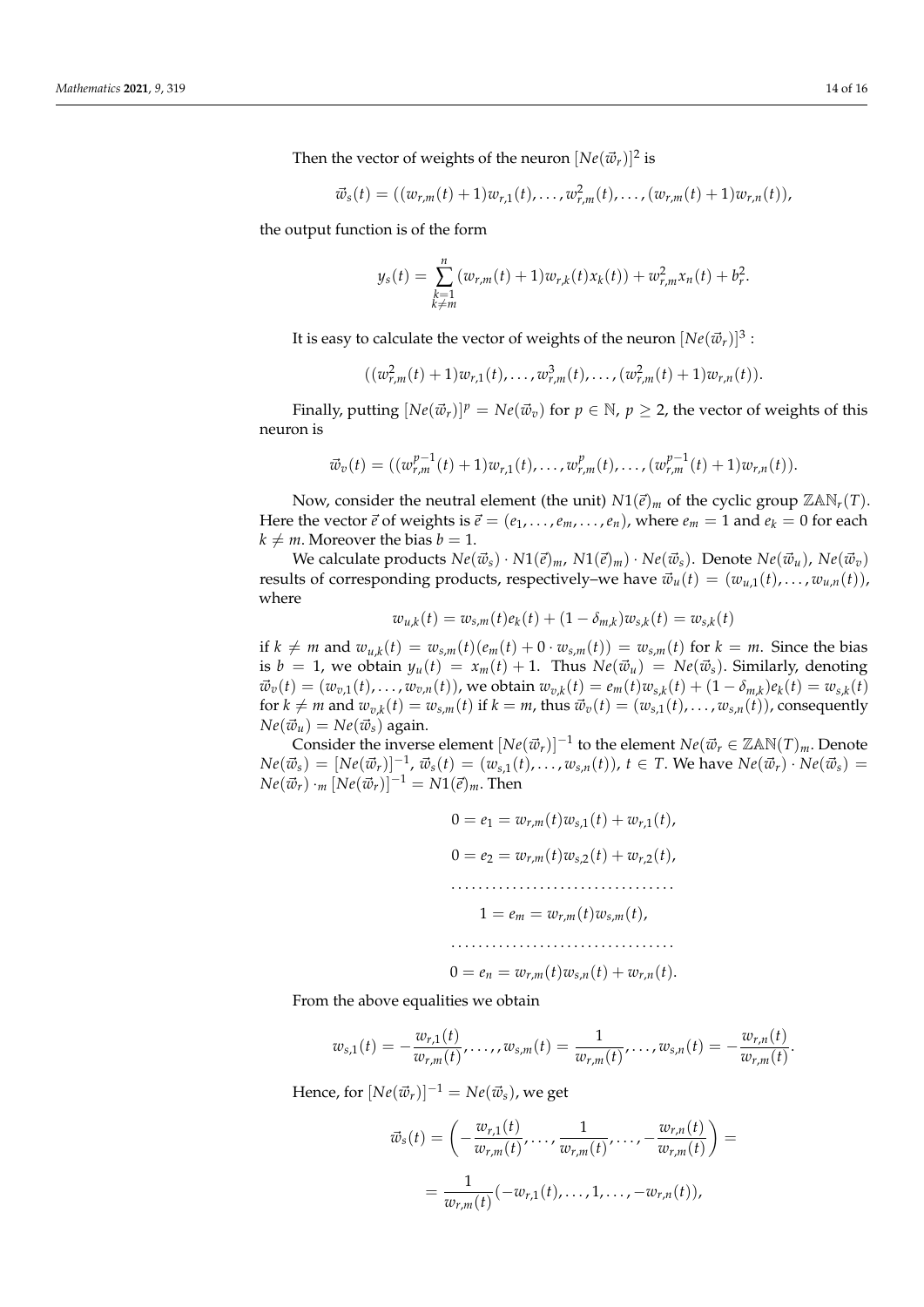where the number 1 is on the *m*-th position. Of course, the bias of the neuron  $[Ne(\vec{w}_r)]^{-1}$  is  $b_r^{-1}$ , where  $b_r$  is the bias of the neuron  $Ne(\vec{w}_r)$ .

## **5. Conclusions**

The scientific school of O. Borůvka and F. Neuman used, in their study of ordinary differencial equations and their transformations [\[1,](#page-14-0)[28](#page-15-6)[–30\]](#page-15-7), the algebraic approach with the group theory as a main tool. In our study, we extended this existing theory with the employment of hypercomposiional structures—semihypergroups and hypergroups. We constructed hypergroups of ordinary linear differential operators and certain sequences of such structures. This served as a background to investigate systems of artificial neurons and neural networks.

**Author Contributions:** Investigation, J.C., M.N., B.S.; writing—original draft preparation, J.C., M.N., D.S.; writing—review and editing, M.N., B.S.; supervision, J.C. All authors have read and agreed to the published version of the manuscript.

**Funding:** This research received no external funding.

**Institutional Review Board Statement:** Not applicable.

**Informed Consent Statement:** Not applicable.

**Data Availability Statement:** Not applicable.

**Conflicts of Interest:** The authors declare no conflict of interest.

#### **References**

- <span id="page-14-0"></span>1. Neuman, F. *Global Properties of Linear Ordinary Differential Equations*; Academia Praha-Kluwer Academic Publishers: Dordrecht, The Netherlands; Boston, MA, USA; London, UK, 1991.
- <span id="page-14-1"></span>2. Chvalina, J.; Chvalinová, L. Modelling of join spaces by n-th order linear ordinary differential operators. In Proceedings of the Fourth International Conference APLIMAT 2005, Bratislava, Slovakia, 1–4 February 2005; Slovak University of Technology: Bratislava, Slovakia, 2005; pp. 279–284.
- <span id="page-14-11"></span>3. Chvalina, J.; Moučka, J. Actions of join spaces of continuous functions on hypergroups of second-order linear differential operators. In *Proc. 6th Math. Workshop with International Attendance*, FCI Univ. of Tech. Brno 2007. [CD-ROM]. Available online: [https://math.fce.vutbr.cz/pribyl/workshop\\_2007/prispevky/ChvalinaMoucka.pdf](https://math.fce.vutbr.cz/pribyl/workshop_2007/prispevky/ChvalinaMoucka.pdf) (accessed on 4 February 2021).
- <span id="page-14-2"></span>4. Chvalina, J.; Novák, M. Laplace-type transformation of a centralizer semihypergroup of Volterra integral operators with translation kernel. In *XXIV International Colloquium on the Acquisition Process Management*; University of Defense: Brno, Czech Republic, 2006.
- <span id="page-14-3"></span>5. Chvalina, J.; Křehlík, Š.; Novák, M. Cartesian composition and the problem of generalising the MAC condition to quasimultiautomata. *Analele Universitatii "Ovidius" Constanta-Seria Matematica* **2016**, *24*, 79–100. [\[CrossRef\]](http://doi.org/10.1515/auom-2016-0049)
- 6. Kˇrehlík, Š.; Vyroubalová, J. The Symmetry of Lower and Upper Approximations, Determined by a Cyclic Hypergroup, Applicable in Control Theory. *Symmetry* **2020**, *12*, 54. [\[CrossRef\]](http://dx.doi.org/10.3390/sym12010054)
- 7. Novák, M.; Kˇrehlík, Š. *EL*–hyperstructures revisited. *Soft Comput.* **2018**, *22*, 7269–7280. [\[CrossRef\]](http://dx.doi.org/10.1007/s00500-017-2728-y)
- <span id="page-14-4"></span>8. Novák, M.; Křehlík, Š.; Staněk, D. *n*-ary Cartesian composition of automata. *Soft Comput.* **2020**, 24, 1837–1849.
- <span id="page-14-5"></span>9. Cesarano, C. A Note on Bi-orthogonal Polynomials and Functions. *Fluids* **2020**, *5*, 105. [\[CrossRef\]](http://dx.doi.org/10.3390/fluids5030105)
- <span id="page-14-6"></span>10. Cesarano, C. Multi-dimensional Chebyshev polynomials: A non-conventional approach. *Commun. Appl. Ind. Math.* **2019**, *10*, 1–19. [\[CrossRef\]](http://dx.doi.org/10.1515/caim-2019-0008)
- <span id="page-14-7"></span>11. Chvalina, J.; Smetana, B. Series of Semihypergroups of Time-Varying Artificial Neurons and Related Hyperstructures. *Symmetry* **2019**, *11*, 927. [\[CrossRef\]](http://dx.doi.org/10.3390/sym11070927)
- <span id="page-14-8"></span>12. Jan, J. *Digital Signal Filtering, Analysis and Restoration*; IEEE Publishing: London, UK, 2000.
- 13. Koudelka, V.; Raida, Z.; Tobola, P. Simple electromagnetic modeling of small airplanes: neural network approach. *Radioengineering* **2009**, *18*, 38–41.
- 14. Krenker, A.; Bešter, J.; Kos, A. Introduction to the artificial neural networks. In *Artificial Neural Networks: Methodological Advances and Biomedical Applications*; Suzuki, K., Ed.; InTech: Rijeka, Croatia, 2011; pp. 3–18.
- 15. Raida, Z.; Lukeš, Z.; Otevˇrel, V. Modeling broadband microwave structures by artificial neural networks. *Radioengineering* **2004**, *13*, 3–11.
- <span id="page-14-9"></span>16. Srivastava, N.; Hinton, G.; Krizhevsky, A.; Sutskever, I.; Salakhutdinov, R. Dropout: a simple way to prevent neural networks from overfitting. *J. Mach. Learn. Res.* **2014**, *15*, 1929–1958.
- <span id="page-14-10"></span>17. Neuman, F. Global theory of ordinary linear homogeneous differential equations in the ral domain. *Aequationes Math.* **1987**, *34*, 1–22. [\[CrossRef\]](http://dx.doi.org/10.1007/BF01840120)